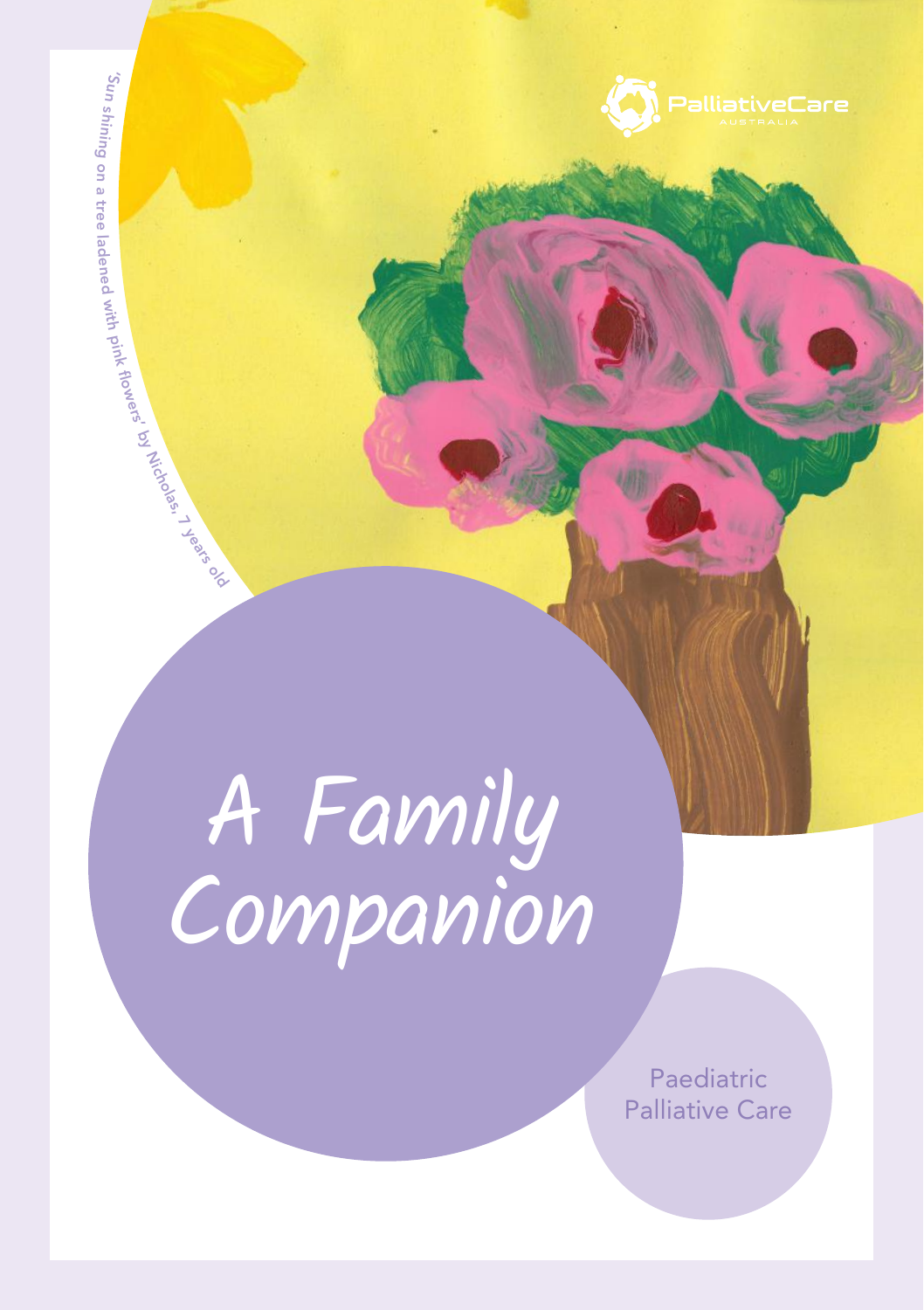## A Family Companion

January 2018

#### Palliative Care Australia

P.O. Box 124 Fyshwick ACT 2609 T: 02 6232 0700 E: pcainc@palliativecare.org.au W: palliativecare.org.au

### Acknowledgements

Palliative Care Australia has collaborated with Paediatric Palliative Care Australia and New Zealand to produce *A Family Companion.* 

*A Family Companion* is an updated version of *Journeys: Palliative Care for Children and Teenagers* (2nd ed. 2010), which brought together many extraordinary parents, health professionals, family members and carers to share their personal experiences to help others.

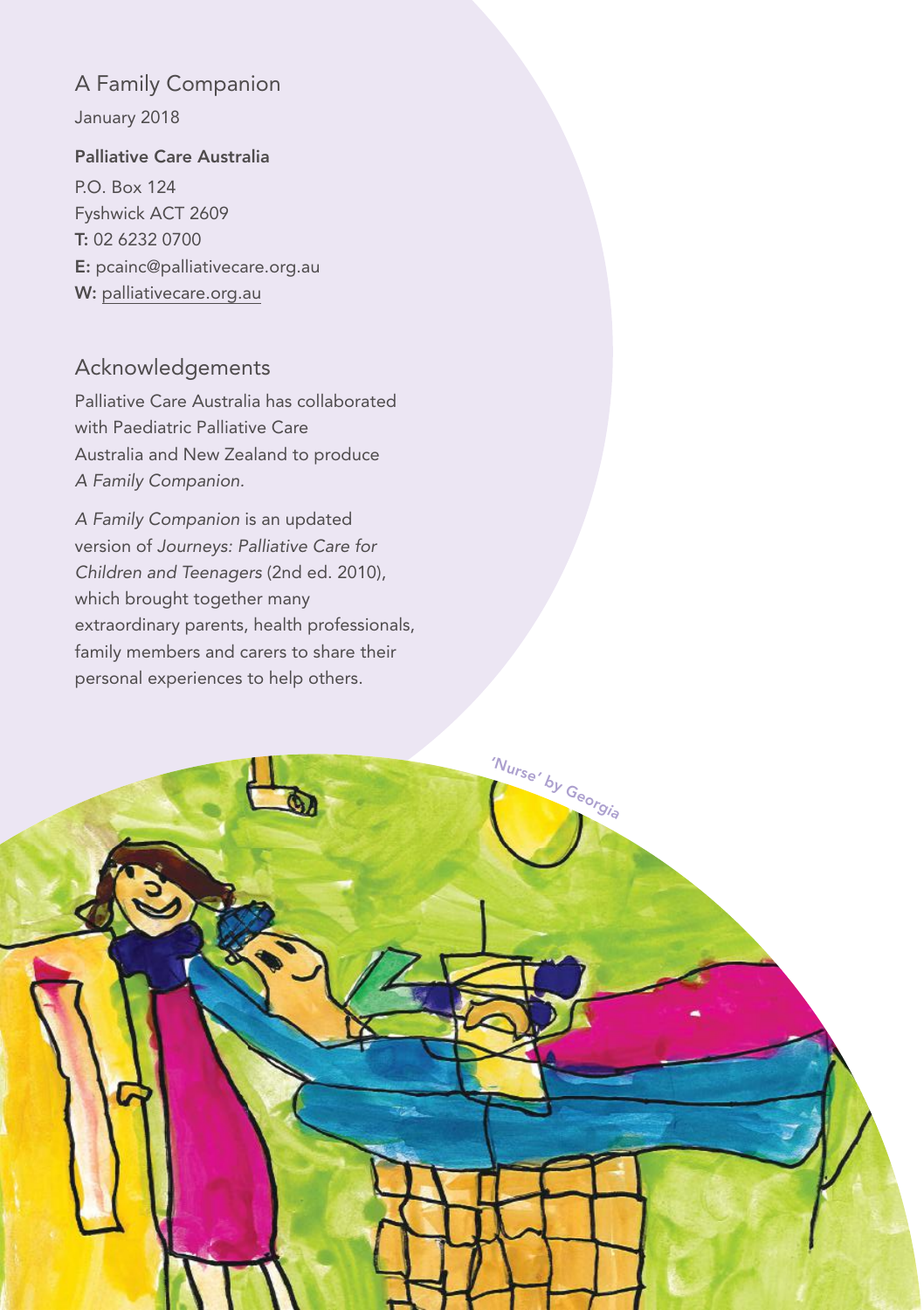Contents

| 2 | Introduction |
|---|--------------|
|   |              |

- How do I get more information?
- What are my rights?
- Diagnosis or recognition
- What is palliative care?
- Who provides palliative care?
- What are the treatment choices?
- What are goals of care?

# Ongoing care

- 10 Where can my child be cared for?
- Care plan
- Symptom management
- Family considerations and concerns
- Family, friends and our community

# 22 End of life and bereavement care

- 22 What are our end-of-life care choices?
- How do we talk to our children?
- What can we do about memory making?
- Does it help to do some funeral planning?
- How do I know when the last hours or days are near?
- 28 What do I do after my child dies?
- How will I respond?
- How do I get bereavement support?
- How do I readjust to my changed life?

# Other Organisations and Support

- Parents
- Children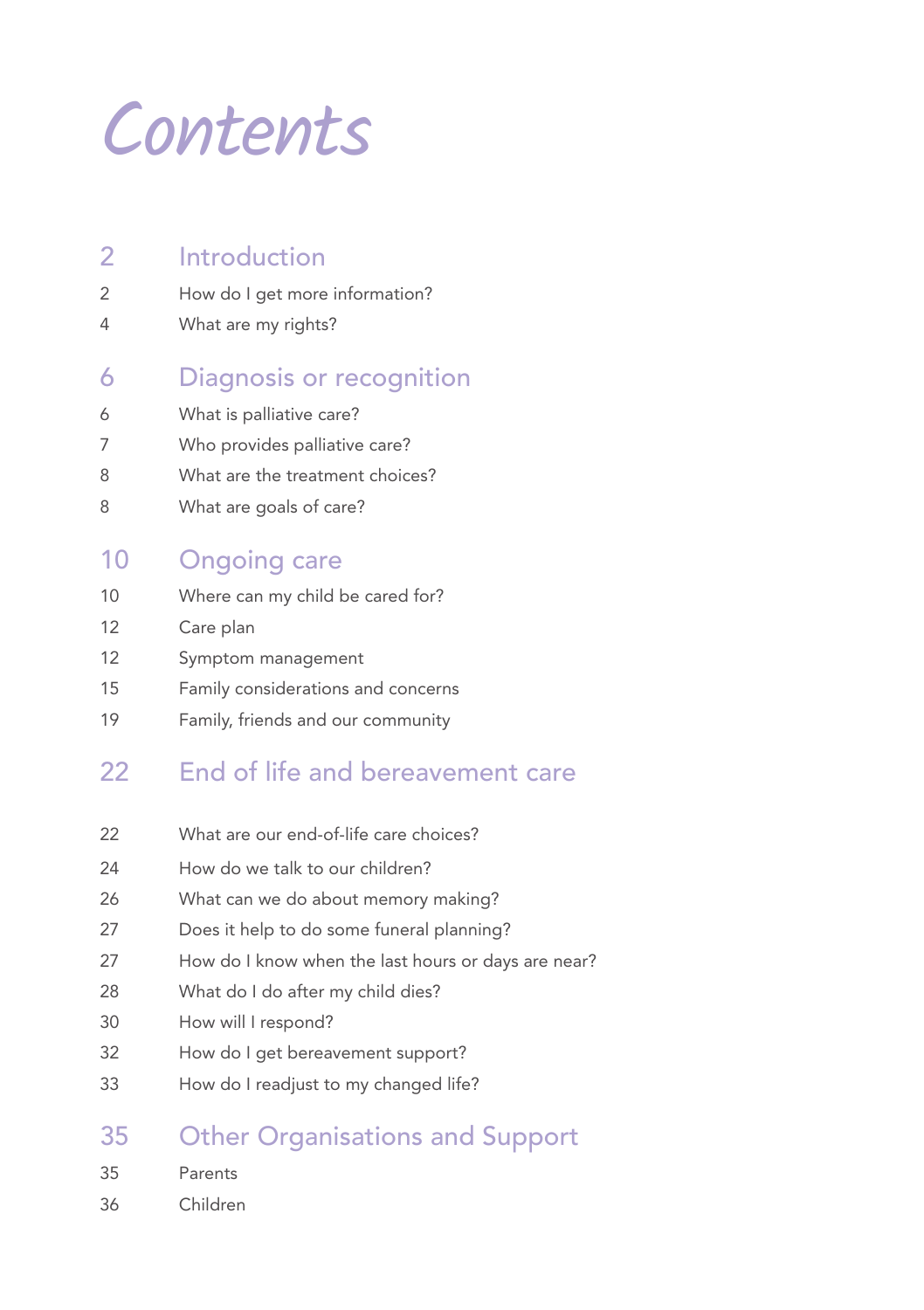# Introduction

'A Family Companion' is designed for parents and carers of babies, children and young people with a life-limiting condition or illness. This resource aims to prepare you for the situations and challenges you may face with regards to your child's illness.

The information seeks to support parents and carers in their role as champions and decision-makers for their child, with each section exploring stages of your child's illness and what you might expect.

The resource is also helpful for extended family members, close friends and your support network to read and understand the difficult issues that may arise after the diagnosis or recognition that your child has a life-limiting illness.

Additional resources on a range of topics are available to further assist you and your family. To access these resources please visit palliativecare.org.au/children.

Throughout this resource, we refer to the child or children as any age from before birth up until 18 years of age.

The only exception to this is on page 4 under the heading what are my child's rights? in which information is provided on legal age for decision making.

A life-limiting illness is an illness with no reasonable hope of cure and from which babies, children or young people will probably die. Throughout this resource, the term life-limiting illness also includes life-limiting conditions.

# How do I get more information?

Educating yourself about your child's illness is an important part of managing their care. There may be a large amount of information available about your child's illness however it is important to try and ensure that it is reliable and relevant to your situation. The best source of health information is your child's care team.

#### Speak to your child's care team

Don't be afraid to ask for more information. Sometimes, your questions may not be answered with absolute certainty, especially if your child has a number of life-limiting symptoms but not a complete diagnosis.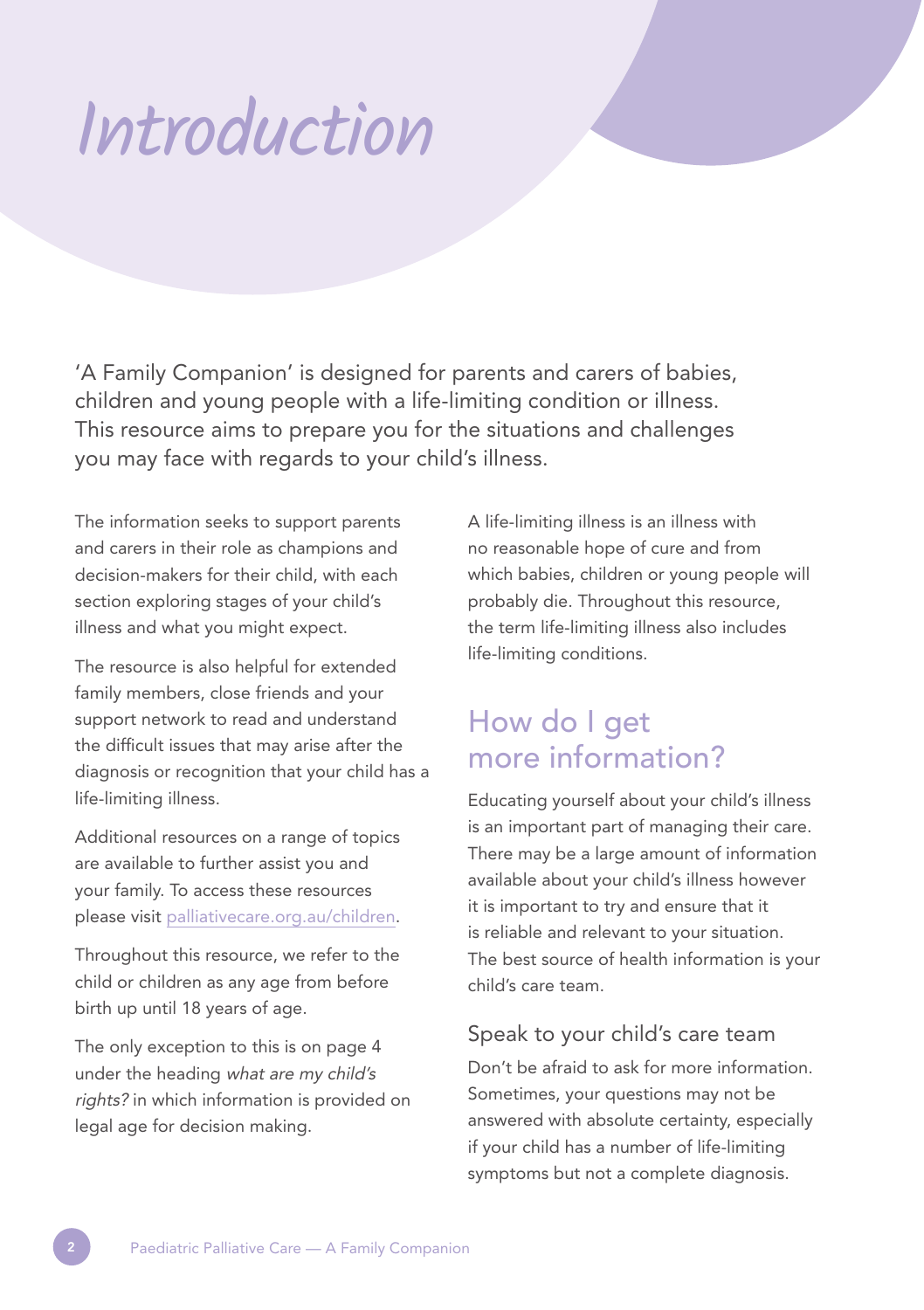Even if there is uncertainty about your child's illness, you can expect to have your questions answered honestly by your care team.

Some questions to consider asking your care team include:

- What can I expect as my child's illness progresses?
- What can I expect from this treatment or procedure?
- What can be done to keep my child comfortable?
- How and where can my child receive care?
- How are services provided after hours?

### Other sources of health information

While health information can be widely available, it may not be as reliable as the information given to you by your care team and other health care providers. It is best to carefully assess other sources of information as they may not be accurate and can be dangerous or misleading.

Chatting with friends on social media sites can be very helpful for social support, however is no substitute for professional medical advice. If you are interested in learning more about a specific treatment that you have heard or read about, you can discuss the information with your care team so that they can work with you to determine the best treatment options available. If you are interested in learning more about what you have read in a scientific journal, take a copy of the article with you when you next talk to the care team so you can discuss the information together.

Some questions to ask when searching for additional information include:

- Who is providing the information?
	- » Are they qualified in health care?

In Australia, most health professionals are required to be registered with a regulating National Board (e.g. Medical Board of Australia). You can check if someone is registered on the Australian Health Practitioner Regulation Agency (ahpra.gov.au).

- » Or if they are a scientist, how many articles have they published and how often do other people refer to their work?
- How up to date is the information?
- Is the information clear or is it full of unknown words?
- Are there links to other reliable sources?
- › Is there a reason why a source is promoting a particular product?
- › Does the source discuss the benefits and risks?
- Is there a way to contact the author?

*For additional information please see the factsheet:*

*− Finding reliable information*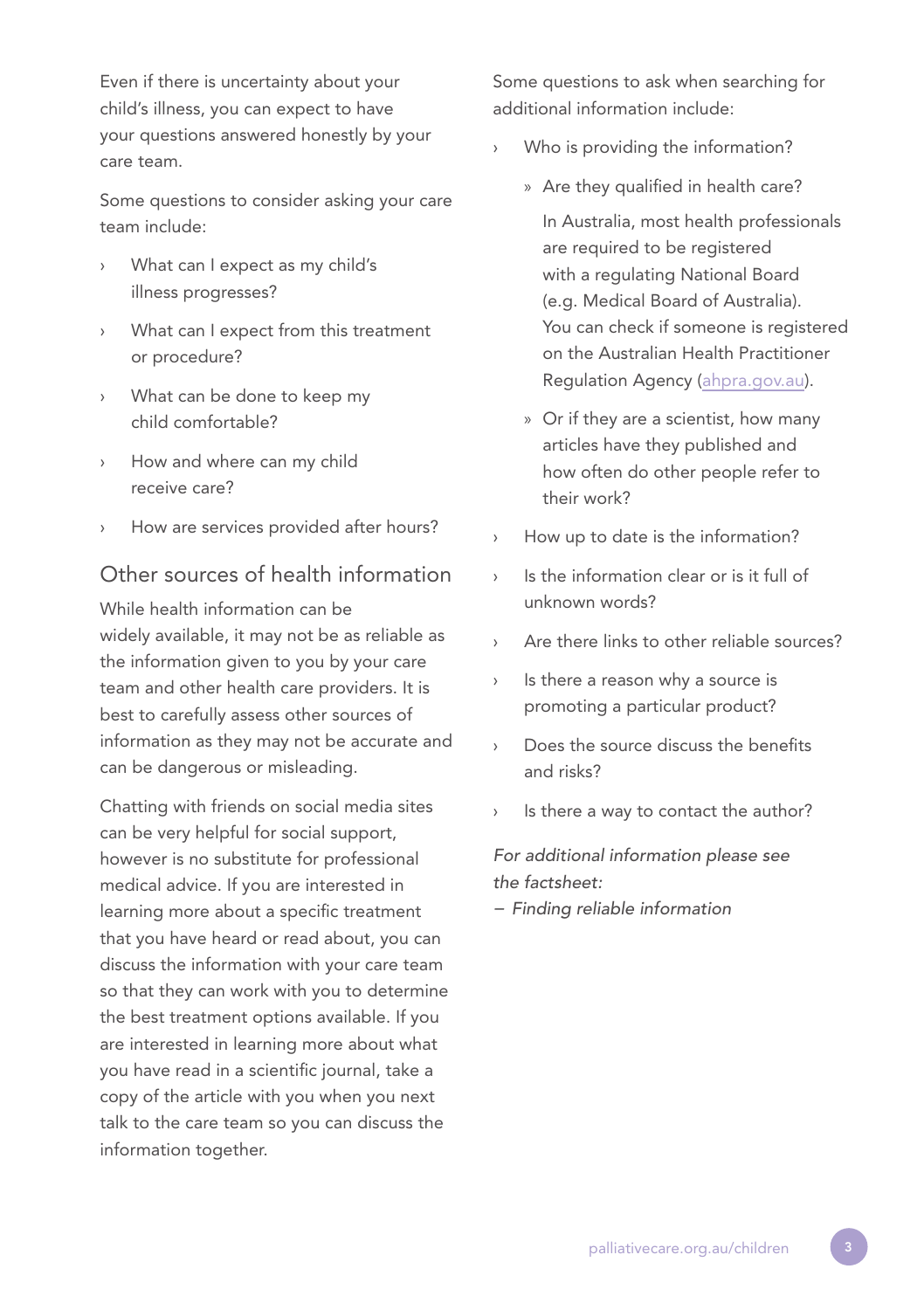# What are my rights?

All children have the right to the best quality of life. When they have a life-limiting illness, they have the right to high-quality palliative care to meet their needs.

#### This includes:

- › Access to age appropriate palliative care within the health care system
- › Access to appropriate pain and symptom management (including medications) for all children
- Supporting all children and their families to be able to live their lives to the best of their ability for as long as possible

International Children's Palliative Care Network, The ICPCN Mumbai Declaration 2014.

### What are my child's rights?

In Australia, a child may be legally able to make their own decisions about their care from the age of 16, if they are capable to do so. Each state has its own laws regarding when a young person can make decisions, however all young people should be informed about their illness and involved in decision-making according to their level of capacity and willingness to be involved.

For a child younger than the legal age, as a parent or a legally appointed quardian, you are required to make decisions about your child's care.

## What are my rights as a parent or a legally appointed guardian?

#### You have a right to be informed:

- To have questions answered honestly, respectfully and as fully as possible
- › To be given information in a way you can completely understand with good explanation of medical language, use of interpreters and minimal jargon
- › To seek further information or a second opinion before making a decision
- To have access to other services that may be helpful (e.g. social worker, bereavement support)

#### You have a right to be involved in decision-making:

- To participate in all discussions about your child's care
- › To refuse or request treatment to the extent permitted by law
- › To choose someone else to make decisions on behalf of you and your family
- › To have access to a professional mediator — someone who will act as a go-between you and your health care team
- › To be able to change your mind about any aspect of your child's care at any time

#### You have a right to be heard:

- To be able to voice your opinions and needs
- To have your opinions respected in a calm and mindful manner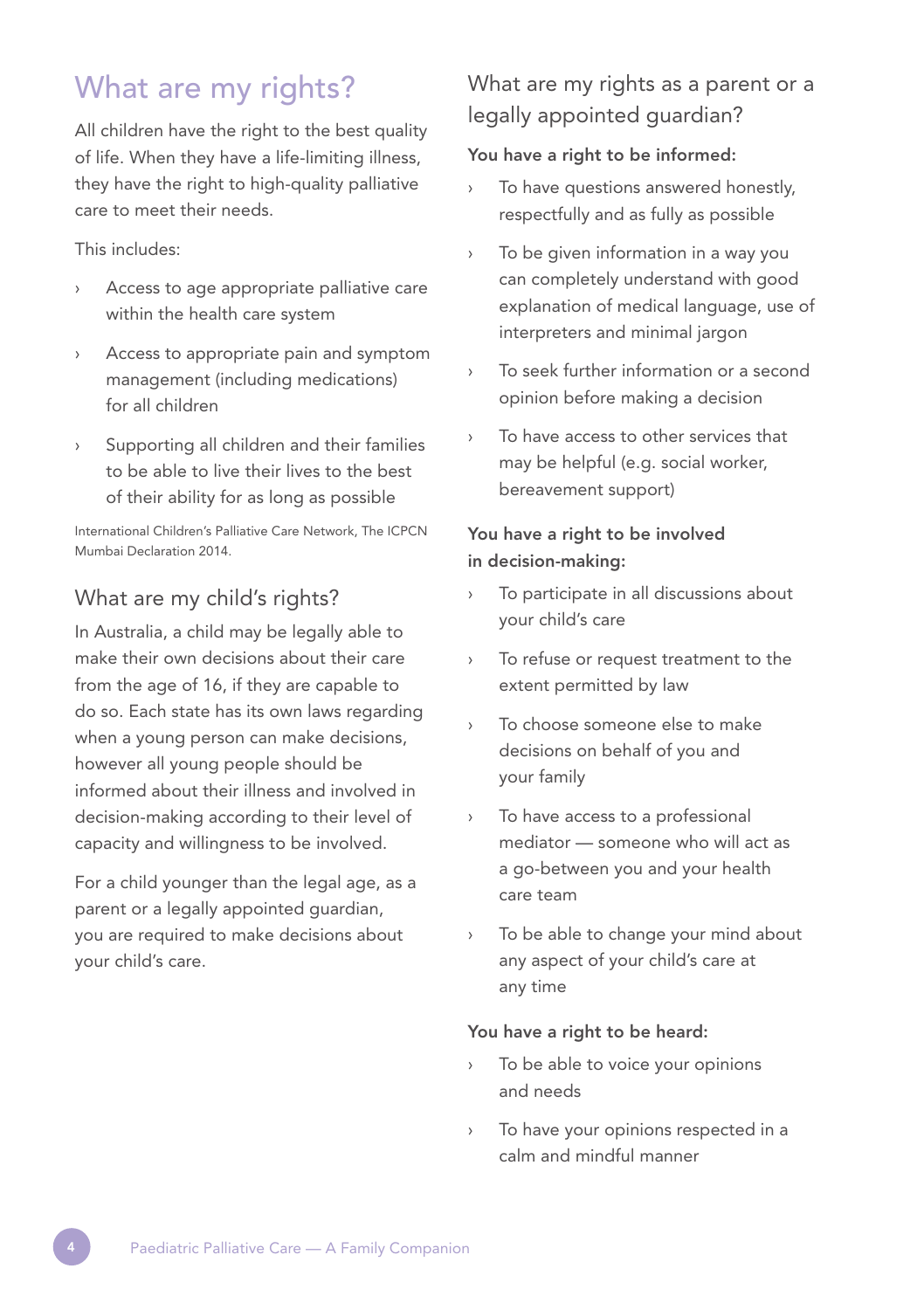- › To be able to say no to things you are not comfortable with
- To voice any issues or complaints about your child's care

#### You have a right to receive care in line with your family's needs:

- To have access to respite and other services as required
- To have care adapted to include beliefs and values according to your spiritual, religious and cultural wishes

#### You have a right to receive care in a professional and safe environment:

- To have all care provided in a capable and professional manner
- › To know the professional qualifications of every member in your care team

#### You have a right to confidentiality:

- To have your privacy respected at all times
- To have your child's medical records only given to those directly involved in providing care
- To give permission to share your child's medical records and health care information with other people

#### You have a right to decide the role you play in the care of your child:

- To be your child's voice
- To be involved in care decisions
- To decide without the pressure to choose any specific option

Adapted from the Standards for Providing Quality Palliative Care for all Australians, Palliative Care Australia 2018

## How do I provide feedback?

It is important that you talk to the care team about your experiences, expectations and any issues regarding your child's care. The feedback you provide is not only important to your child's care but it is also helpful to make improvements to services for others families as well.

If you raise a concern about your child's care, you should receive a timely response from a suitably skilled health professional or team. It is important to note that the type of response from the care team and/or health service will depend on the nature of the concern and the person who raised it.

If after speaking with your care coordinator or another member of your child's care team you still feel that your concerns have not been adequately addressed, there are other avenues to provide feedback. You may wish to speak to someone outside of your care team or the health service should have a complaints officer who you can speak to.

If you feel that the health service has not addressed your concerns appropriately, you can contact the Australian Health Practitioner Regulation Agency or the Health Commissioner or Ombudsman in your state or territory.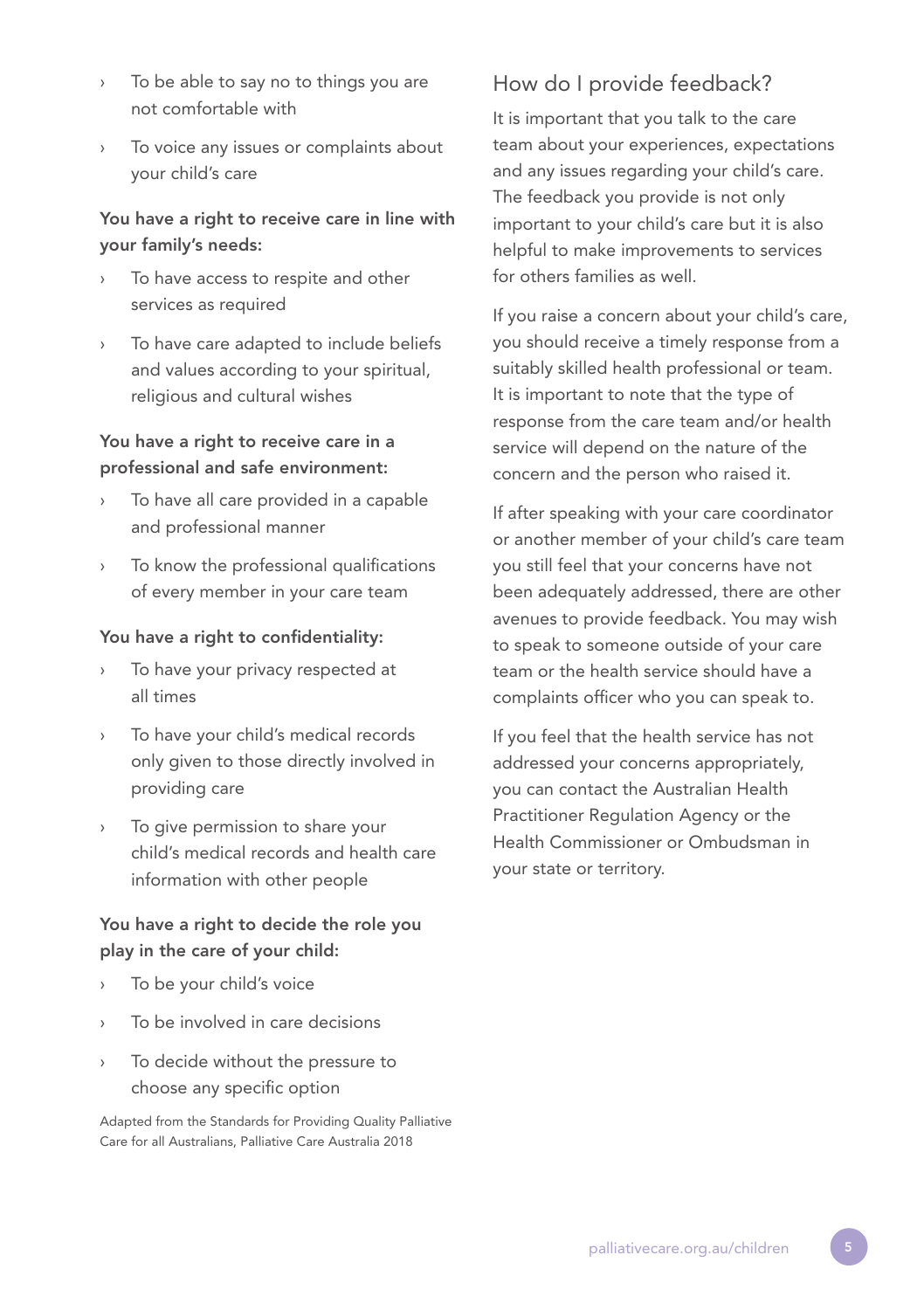# Diagnosis or recognition

This section introduces palliative care and provides an overview of treatment decision making and goals of care.

# What is palliative care?

Palliative care is not only about end-of-life care. Sometimes it is also referred to as comfort care, comfort treatment or supportive care. It focuses on helping children and families to live as well as they can with a life-limiting illness.

Palliative care for children with a life-limiting illness is an active and total approach to care. From the time of diagnosis until death, and beyond into bereavement, palliative care includes physical, emotional, social and spiritual care.

Palliative care focuses on improving quality of life for the child, managing symptoms, and providing support for the whole family. Some children receive palliative care for a short time, while others may receive palliative care for many years.

It is common for children to receive palliative care alongside medical treatment aimed at a cure.

The timing of referral to a palliative care team is your choice, however starting the relationship early can result in improved preparation for yourself and better support for your child. Your primary team may recommend referral to a palliative care team to assist with your child's care. The teams will work together to provide the best care and support for your child and family.

> "I wish we had understood palliative care better we would've used it more if we knew then what we know now."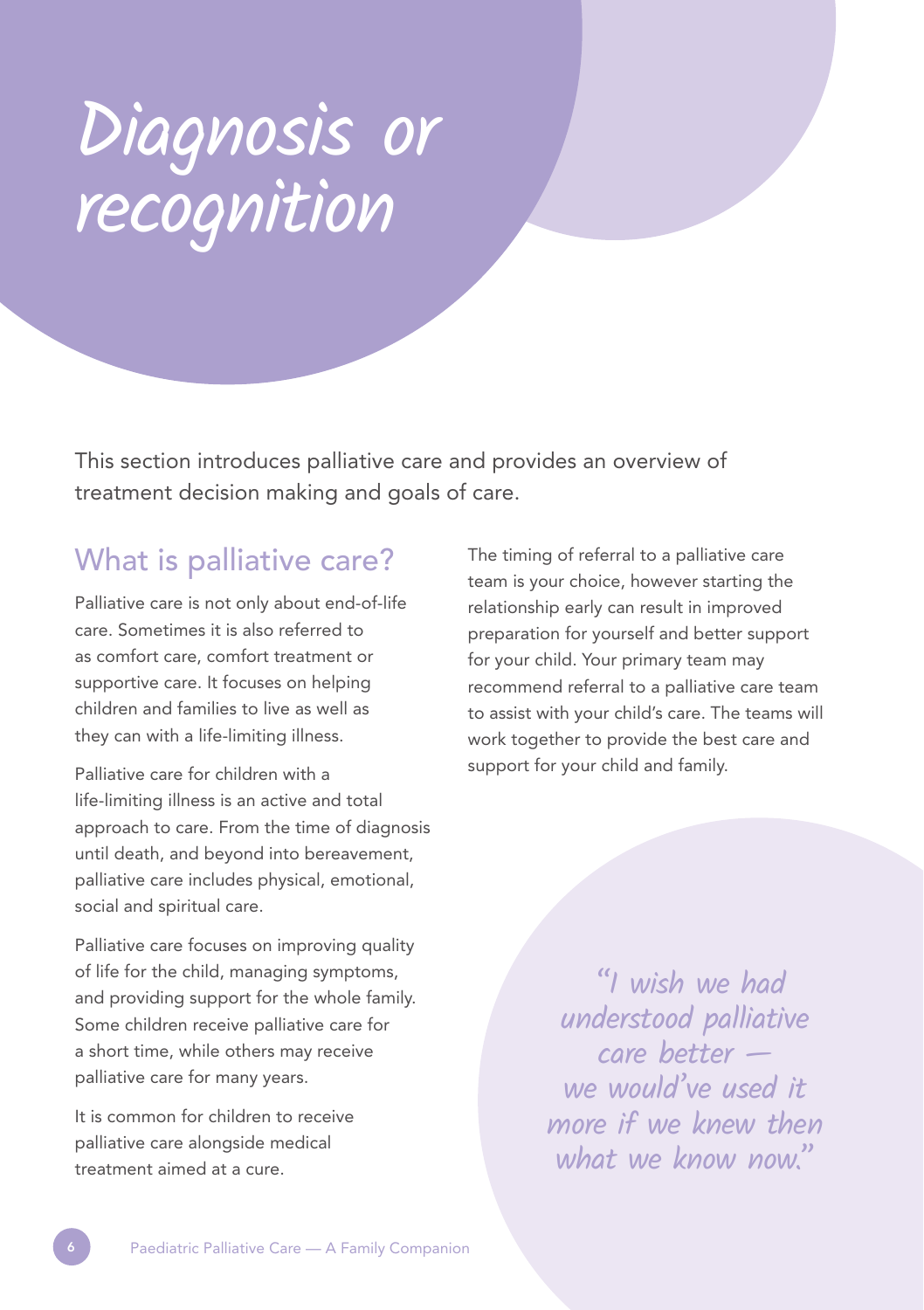# Who provides palliative care?

Palliative care is generally provided by a variety of health professionals and health care providers working together in a care team. Each family will have a care coordinator in their care team who is responsible for bringing together different health professionals to support your child and family.

The care team will be different for each family, but may include many types of health care providers:

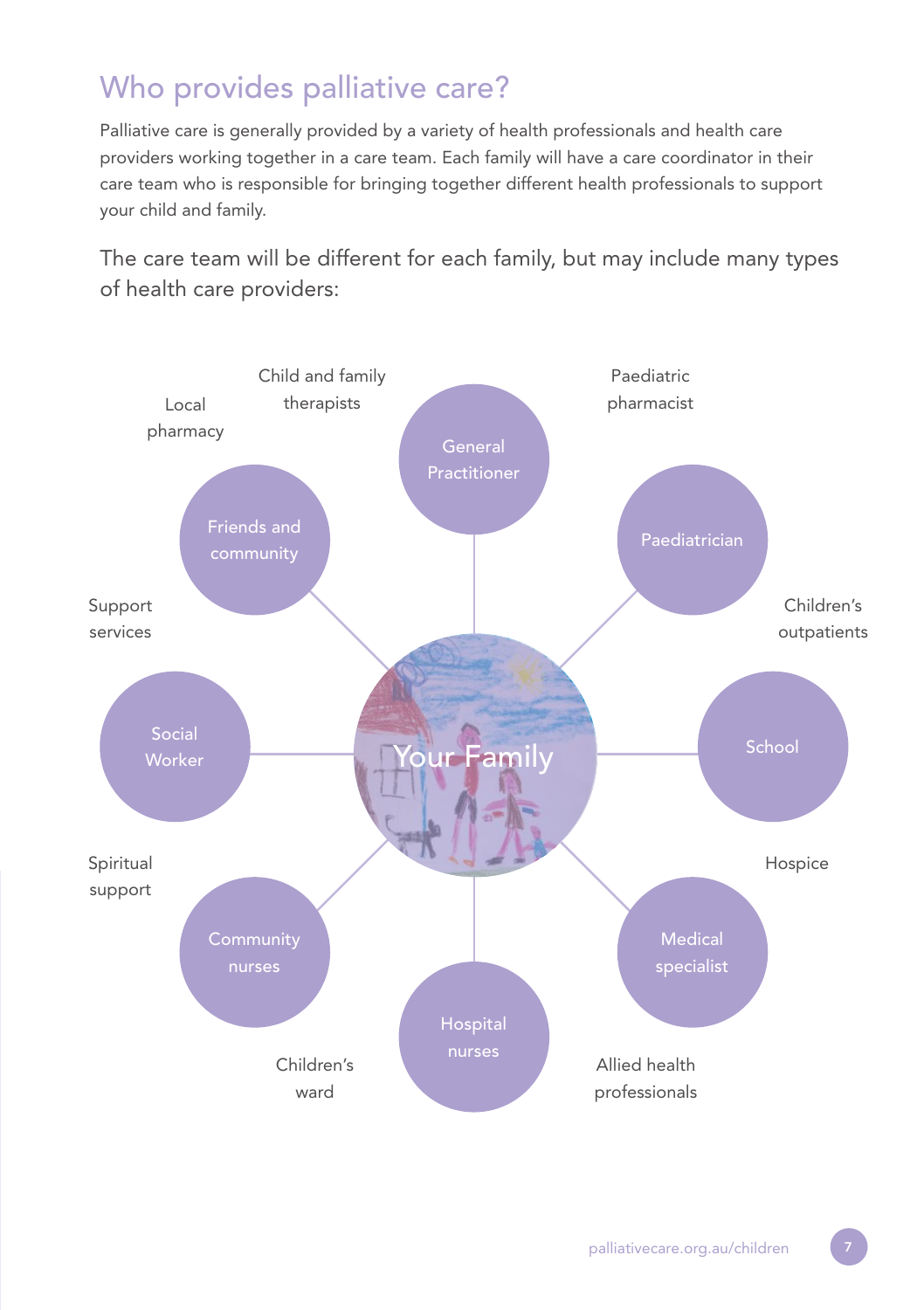# What are the treatment choices?

Every child, illness and family is different. With the help of your care team, it is important to learn about your child's illness and how it affects them. There may be a variety of treatment choices available for your child. It is worth noting that all treatments require consideration of what is involved, the possible benefits and risks and whether the benefits outweigh the risks. You may decide certain treatments are not the best option for your child.

Gather as much information as you need and take time before you make a decision. It is important that you don't feel alone with decision-making and to speak with your care team who can answer questions and offer support.

Some therapies may not be recommended as they may interfere with your child's treatment and/or increase side effects, or be ineffective. Always talk to your care team before commencing any therapies.

Participation in a clinical trial may be offered by your care team. Trials undertaken by large children's hospitals are held to very high standards and are offered when the hospital has sufficient evidence there may be a potential benefit of the trial. Sometimes, 'trials' or experimental therapies are offered by unqualified or unregulated people so it is important to check with your care team if you are considering participation.

*For additional information please see the factsheets:*

- *− Finding reliable information*
- *− Decision making*

# What are goals of care?

#### How do we talk with our care team?

'Goals of care' refer to the overarching goal/s everyone wants to achieve for your child. In some cases this might be survival at all costs or it might be a focus on comfort. It may also be something in between where families and the care team will try and find the best balance between these two goals.

You will have an opportunity to talk about your hopes, wishes and concerns for your child and family, which will be central to the planning process.

You will be supported to play an active role in the care your child receives and to have a say about how and where they are cared for.

It is important that your child's and family's needs are reviewed regularly. If you feel you need an earlier or later review, you can ask your care coordinator.

When discussing goals of care, you can expect the following:

- A good allocation of time for open discussion
- › A room to ensure privacy
- The staff to be respectful of your values, wishes and concerns
- › Someone with you to support you
- › Written material to support your discussion
- The opportunity to ask questions
- Availability of an interpreter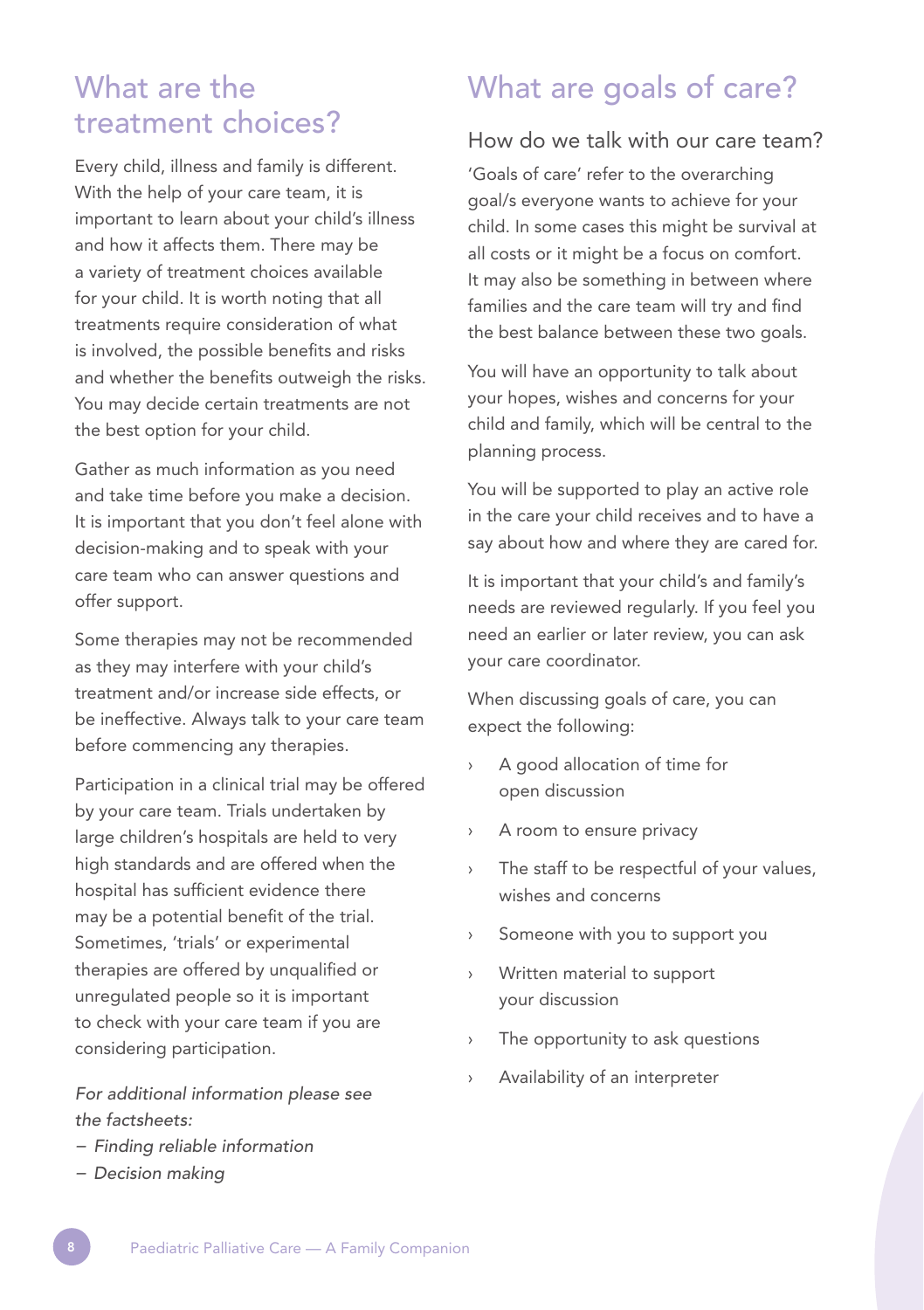### How do we choose?

Care choices are made between you and your care team as your child's illness progresses. These choices will also be part of an end-of-life care plan and will be different for every child.

Before you make care decisions it may be helpful to consider the following:

- What are the most important things to you and your child?
- If time was limited, what would make it the best it could be?
- If possible, ask your child what are their hopes and worries?
- What will be your child's experience of these decisions?
- How involved is your child able to be in the decision-making process and is this something they want to be included in?

## What if we disagree?

Parents share the difficult task of making decisions and planning care for their child, however parents may not always agree on what they want to do. If you have different views, it may be helpful to speak with a member of your care team who can help answer questions and offer support.

# How will people know about our decision?

Once important decisions are made, it is essential that everyone involved or likely to be involved in your child's care is informed. Many hospitals and palliative care services have documents where these decisions are recorded. These decisions may be recorded in different documents, for example in a care plan or an Advance Care Directive. Decisions and plans will need to be reviewed as your child's condition changes. If you have any questions or concerns about the documentation and/or how your decisions will be communicated to those caring for your child, speak with a member of your care team who can help answer your questions.

*For additional information please see the factsheet:* 

*− Decision making*



"We felt as long as we had some sense of control, we could handle most things."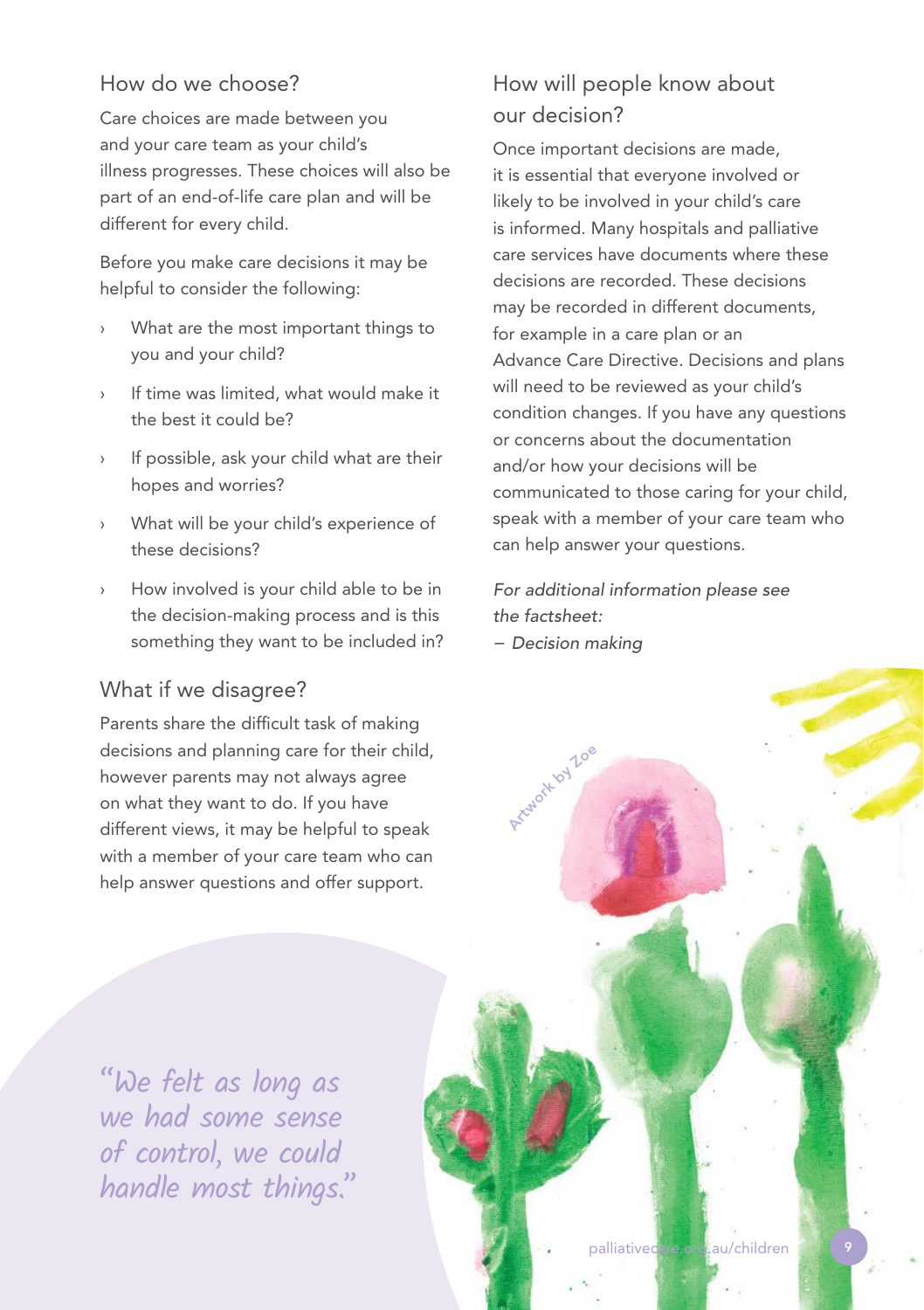# Ongoing care

This section explores places of care, care planning, symptom management, family concerns and support from your family, friends and community.

# Where can my child be cared for?

Children can be cared for in their home, in hospital, or in a hospice where available. As your child's illness progresses and transport becomes difficult, your child may spend time in more than one place. Your care team will make arrangements so the care provided reflects your choices.

You can change your mind about place of care at any time during your child's illness.

# Can I care for my child at home?

In the early stages of a life-limiting illness, children will often be active and have little discomfort. They are likely to be at home, attending school and participating in activities.

It may be possible for your child to be at home with you throughout their illness. Some of the benefits of home care may include:

- Sick children are often happier in their own space with their toys, pets and family
- Your family can be together and be as involved as they like in your child's care
- › You may feel like you are better able to provide support to the whole family
- › Privacy and comfort are easier in a familiar environment
- › You may feel more in control of your child's care

Speak to your care coordinator about care and other support services that may be provided in your home. The care and support services offered to you will depend on where you live, what your child's care needs are and the resources available. Your family General Practitioner (GP) may be a key member of the care team for you at home.

## Can we go to a hospital or children's hospice?

A hospital or hospice provides full-time care for your child and onsite access to health professionals. These services aim to meet the physical, emotional, social and spiritual needs of children and their families. Children's hospices deliver care in a child and family-friendly purpose built building and offer a wide range of support, which may include respite care, transitional care between hospital and home and for end-of-life care.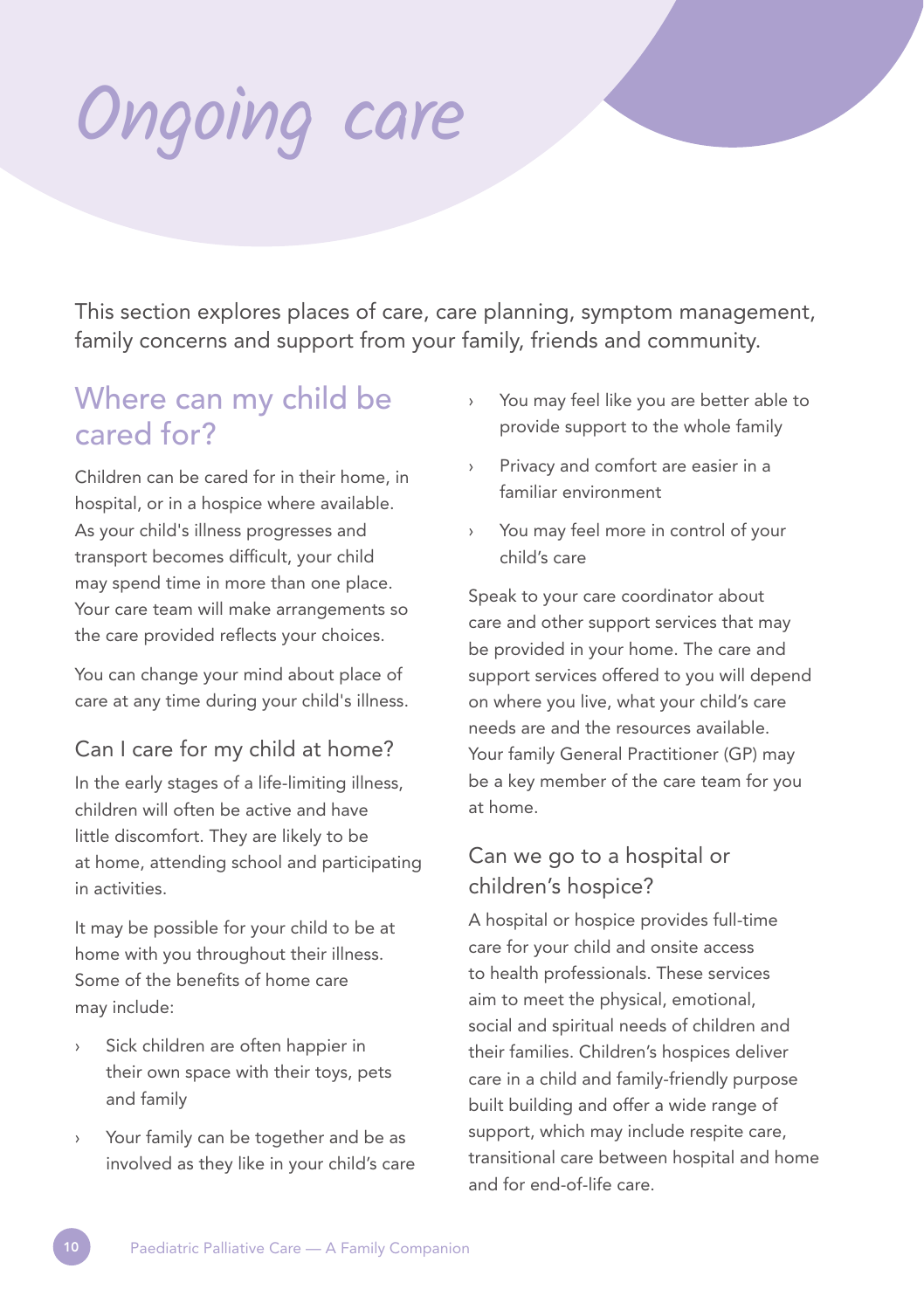You may choose to be in a familiar hospital ward when your child is very unwell or to attend a more local hospital if this can be arranged.

Each hospital and hospice has its own set of programs and arrangements. Talk to your care team about your wishes and the option that is right for your child and family. You can also talk to them about personalising your child's room in the hospital or hospice.

There are three children's hospices in Australia:

- **Bear Cottage** Sydney, New South Wales (02) 9976 8300
- **Hummingbird House** Brisbane, Queensland (07) 3350 1563
- **Very Special Kids** Melbourne, Victoria (03) 9804 6222

## What is Respite Care?

Taking breaks from caring for your child can help you to care for yourself and your family, these breaks are known as respite.

Respite can assist in recharging your energy and can allow you to spend special time with your other children, your partner and people and activities which support you. There are different types of respite care available, some examples include:

- › In-home care provided by support workers
- Short-stay admission into a hospital, hospice or disability respite centre
- Sibling programs like camps, day programs and support groups

› Asking a trusted friend or family member to spend some time with your child while you take a break

Your care team can help you access in-home and respite care services, if available. The following suggested questions provide a starting point for these discussions about any worries or concerns you may have regarding respite care.

- What options of respite care are available to our family?
- › Are there any services which might provide access to a carer, nurse or volunteer for in-home respite?
- › Are there any services available to provide night care?
- › What is the cost of respite care and is it covered under Medicare or private health insurance?
- What happens if a longer break is needed?

Additional information is also available from: Carers Gateway (carersgateway.gov.au or 1800 422 737) — Carers Gateway is a national service funded by the Australian Government. Carers Gateway includes a website and phone service for carers to access practical information and support.

*For additional information please see the factsheets:* 

- *− Child hospice services*
- *− Decision making*
- *− Where will my child will be cared for*
- *− Looking after yourself whilst caring*
- *− Supporting someone who is caring for a seriously ill child*
- *− Contact list*
- *− Helping your partner*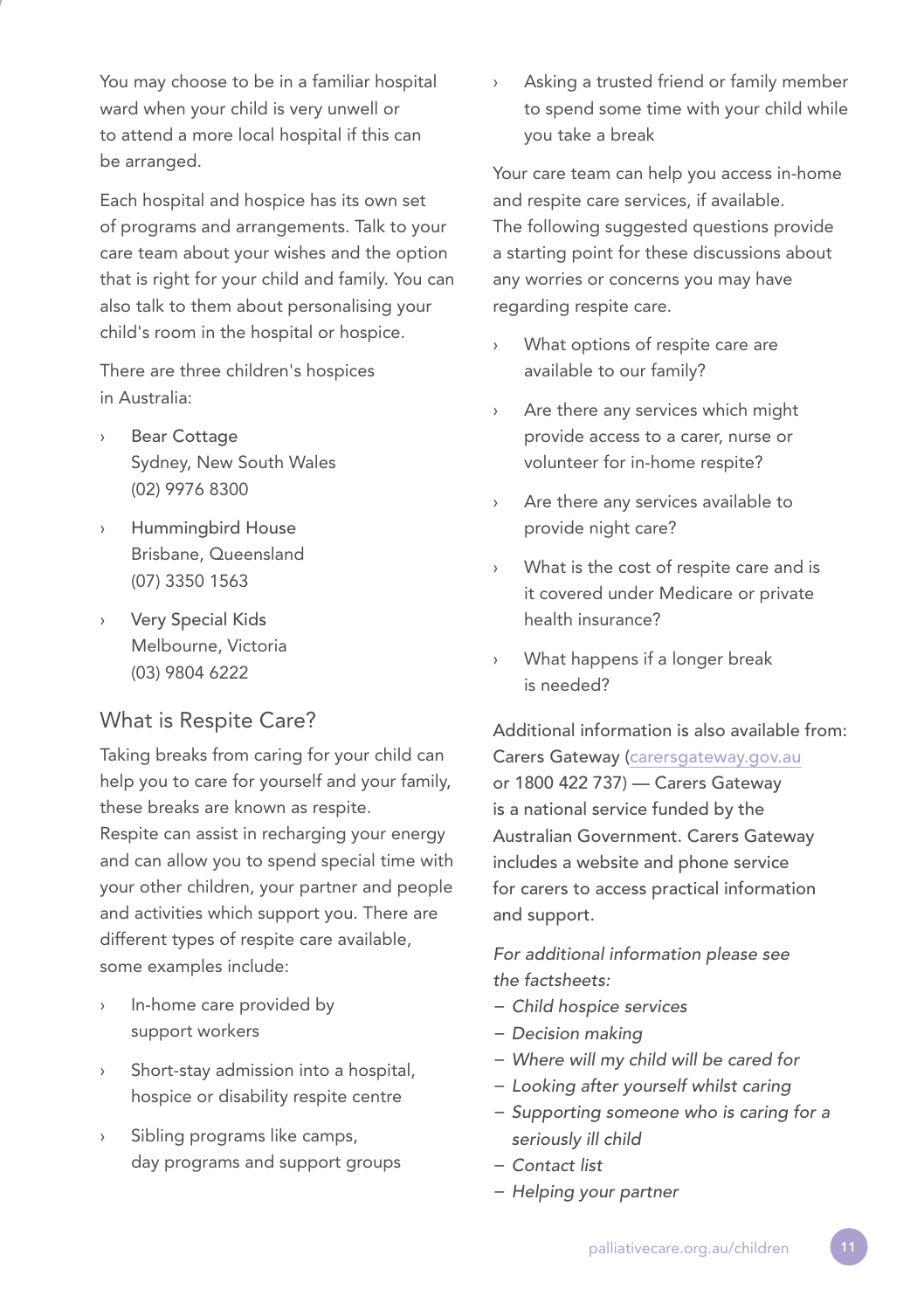# Care plan

# How does someone know how to care for my child?

Caring for someone can be a rewarding experience but it can also be exhausting, especially as a child's illness progresses. A care plan is a very helpful tool that communicates your choices to those caring for your child.

The care plan is based on the goals of care, your child's illness, your family lifestyle and the needs of your child and family. It communicates your choices and wishes to those who are caring for your child. The care team can assist you with developing a comprehensive plan to suit your child's individual needs.

Your care plan may include:

- › A basic medical history for new care team members
- › Instructions on routines, playing, feeding, comforting and sleeping
- Photographs and diagrams to show your child's preferred sleeping, lying, seating or bathing position
- Helpful tips for solving problems (e.g. if your child becomes restless)
- What to do and who to call in an emergency
- Which situations are considered to be an emergency
- Instructions for medicines and symptom management
- How to involve and support any siblings

Depending on what works best for you and your child, you may also consider:

- Developing a care plan for each place of care (e.g. a home care plan and a hospital care plan)
- Taking the care plan everywhere with your child

You will need to revisit and update the care plan as your child's and family's needs change. Your care coordinator should discuss and coordinate these changes with you. If you are unsure whether your child's care plan needs reviewing, speak to your care coordinator.

*For additional information please see the factsheets:* 

- *− Decision making*
- *− Symptom management plan*

# Symptom management

## How do I make sure my child is comfortable?

With the right support and planning, your child's comfort can be well managed.

Your care team will help you to understand:

- › The symptoms to expect with your child
- › What to look for that shows they are uncomfortable (e.g. facial expressions, signs in their body)
- › What you should do if any problems arise including who to call for help
- › How to use medicines correctly and safely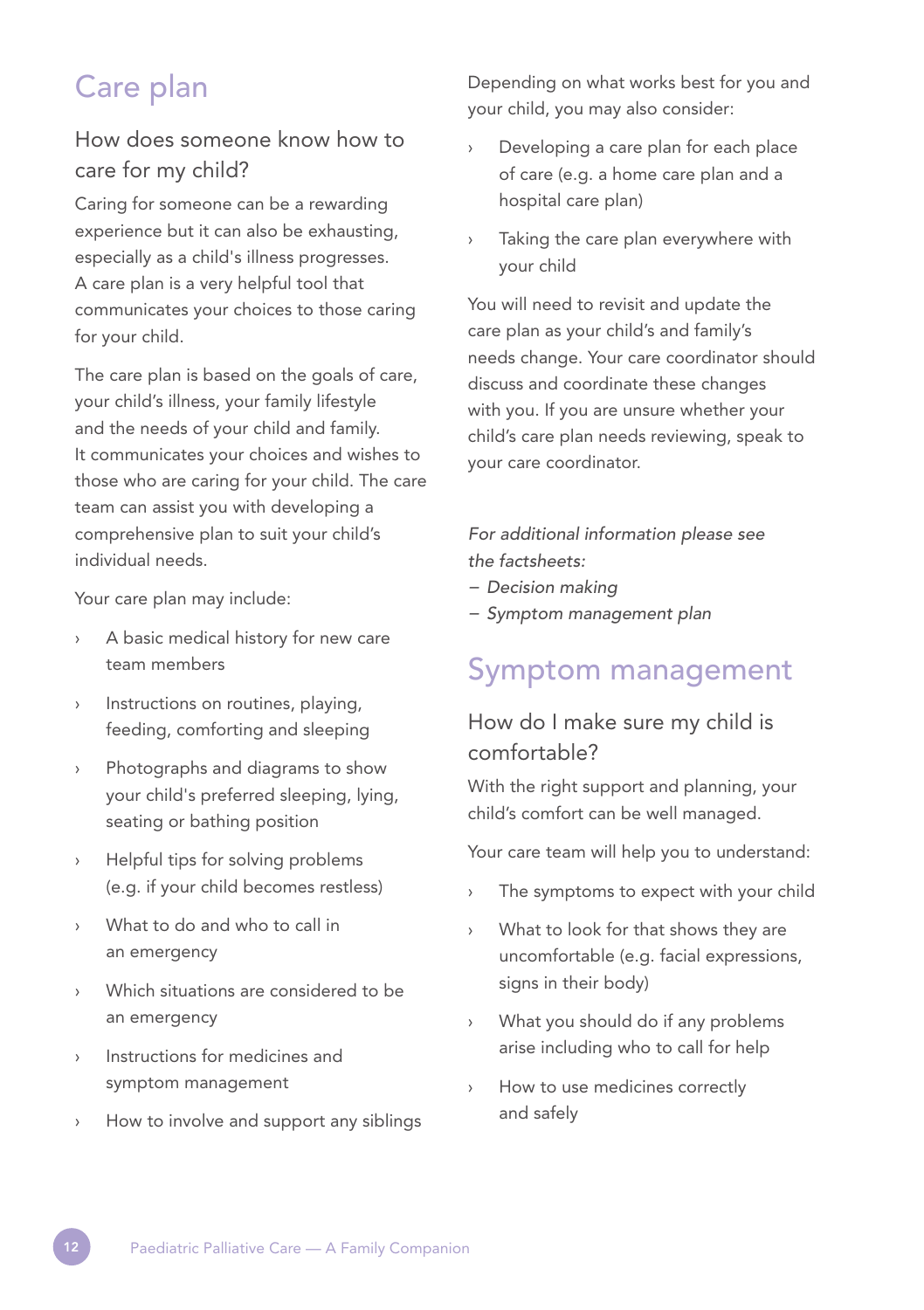Contact your care team if you have any questions about your child's symptom management, ensuring you have the contact details of the individuals or team/s who you can call at any time.

## What can I do about managing my child's pain?

Most parents worry about their child suffering from pain, below are some common signs of pain:

- › Looking tense or stiff
- Frowning, moaning or crying
- › Not feeling like eating
- › Not feeling like joining in activities
- › Being unusually quiet or cranky
- › Irritation or restlessness
- Reluctance to move

The key to managing pain is making sure you have your child's medications on hand when you need them. This means having medications with you, understanding how and when to use them and giving them to your child. The care team will assist you in learning how to give your child their medication and how to use any special equipment needed. Children will often need to have regular pain medication to prevent pain from coming back. This will usually be given at the same times each day as well as some extra medication being available if needed. These extra medications are often known as "breakthrough doses".

You will also need to know how long the medication will take to work, how often to give a dose, and how long they are likely to work for the pain. Ask your team to write a medication plan down for you. A medication chart or simple diary in a notebook will also help with recording the time and amount of medication given. This can also help your care team to work out the correct medications and their dosage level needed to improve your child's pain management because they can see how much you have needed to use.

Other ways to manage pain include resting, positioning, using ice packs or heat packs, massage and distraction.

It is important that you know the common side effects of your child's medications and what to do if they experience side effects. If you are concerned about the side effects of certain medications or the effectiveness in managing your child's pain, speak to your care team.

## What do I do if my child is having trouble eating or drinking?

Illness can make eating and drinking difficult. Talk to your care team if your child:

- Is unable to eat food or drink fluids
- › Is eating with hesitation
- › Has difficulty swallowing
- › Is coughing
- › Is choking or gagging
- Has no interest in food

Your care team can provide tips on your child's body positioning and food textures. You may also like to discuss further assessment and the possibility of feeding tubes.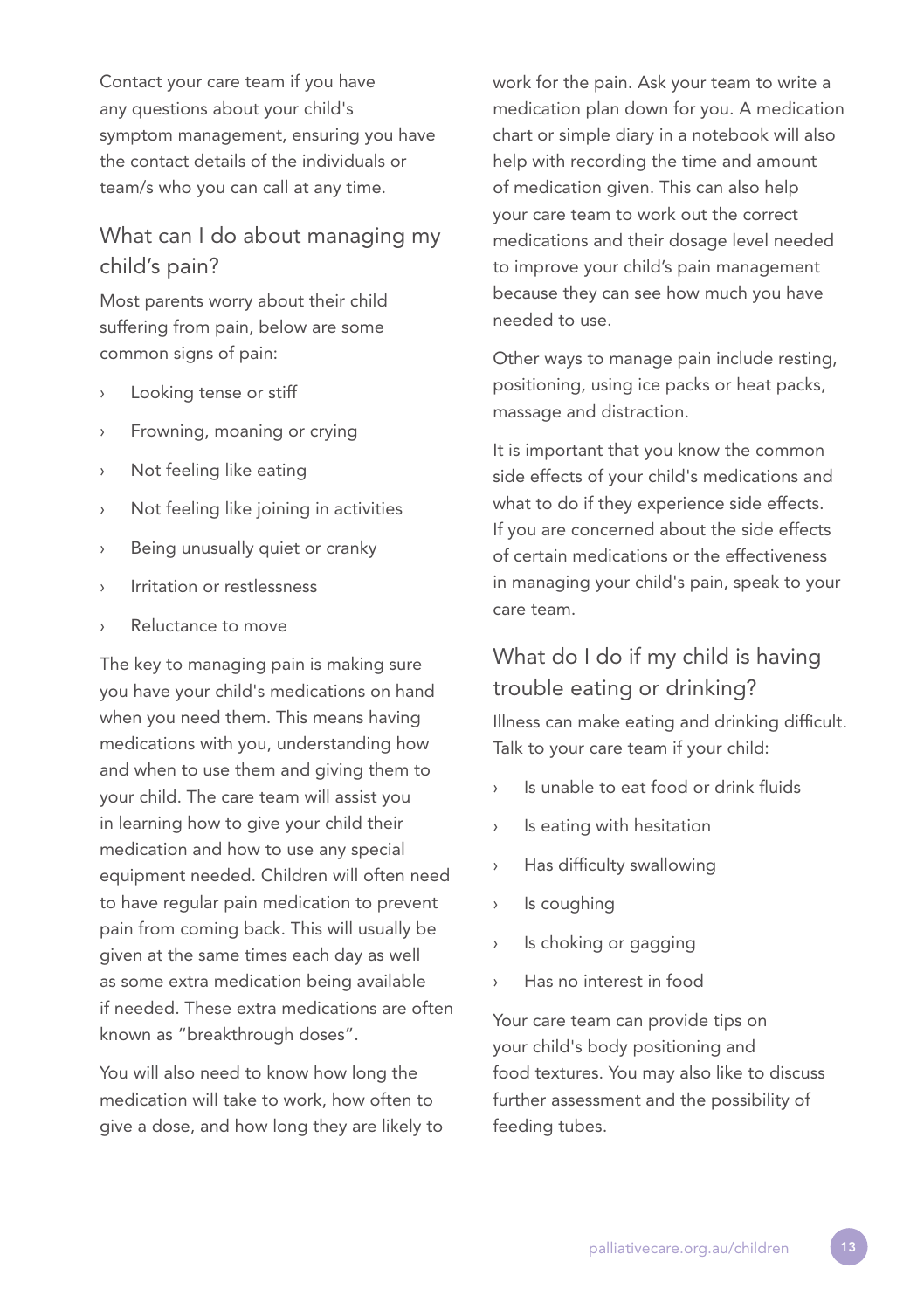# What do I need to know about my child's breathing?

Changes in breathing are common with illnesses and whilst these may not make your child uncomfortable, changes in breathing can be difficult to watch.

If your child is having difficulty breathing, speak to your care team as they may be able to help with:

- › Positioning
- › Chest physiotherapy
- Managing saliva
- › Medicines to ease feeling short of breath
- › Relaxation techniques
- Access to fresh air or a fan
- Access to oxygen if it makes your child feel better. Sometimes oxygen masks or nose prongs can make a child feel worse.

#### How can I care for my child's skin?

Illness can have an effect on your child's skin because of poor circulation, weight loss, decreased activity or other illness-related factors. Protecting their skin with cushioning, moisturising, massage and regular position changes can help. This can mean using special bed mattresses, sheepskins, skin creams and dressings. If you notice any changes or redness in your child's skin, let your care team know.

# What can I do if my child is nauseous or vomiting?

The causes of nausea and vomiting are often difficult to identify. Speak to your care team so they can help you to identify if there is a cause which can be avoided or managed.

Medication can help control nausea and your care team can work with you to find the right medication for your child and how best to give this.

Sometimes, as children become more unwell, they are less able to tolerate food and drink and they may feel less hungry. It may be necessary to reduce what they are eating and drinking to avoid nausea and vomiting.

Practical things that may help your child include:

- › Keeping smells down
- › Mouth rinses
- › Distraction
- › Providing fresh air
- › Using a fan
- Cool face washers

## What can I do if my child is constipated?

Constipation can cause extreme discomfort, behaviour changes and nausea and may be a result of:

- › Medications
- › Lack of physical activity
- › Poor fluid and fibre intake
- Illness that causes slow bowel movement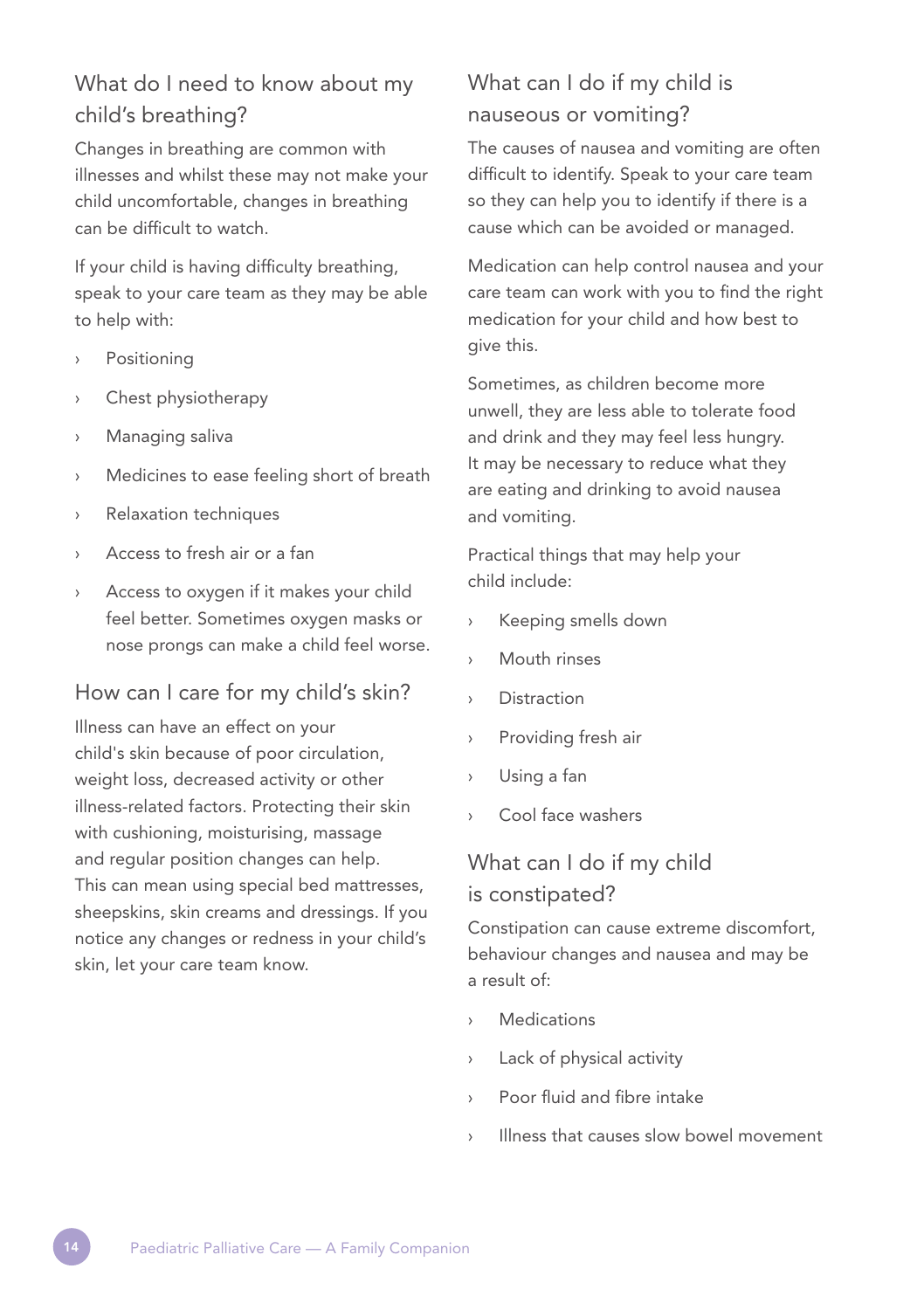The use of oral laxatives can be important and may need to continue to be used to prevent constipation returning. Sometimes, your child may also need an enema or suppository to clear a blockage.

Make sure your child is as comfortable as possible on the toilet or bedpan. Comfort aids include:

- A padded seat
- A pillow to hug
- A foot stool to rest their feet on

It can be helpful to keep a record of your child's bowel movements and give them extra fluids if possible. Gentle clockwise stomach massage may also help.

## What can I do if my child has seizures?

Children with a neurological disorder, brain tumour or epilepsy may be at risk of seizures and your child may already be taking medications to prevent seizures.

If your child is prone to seizures or there's a possibility they could develop them, you should have extra medication on hand to use if needed. Your care team can help you with medication, and provide a written plan of what to do.

#### *For additional information please see the factsheets:*

- *− Care team contact list*
- *− Symptom management plan*

# Family considerations and concerns

How can I ensure my spiritual, religious and cultural wishes are respected?

If English is not your first language and you need support to help you talk about your wishes or cultural preferences, ask a member of the care team for an interpreter. You could also ask a community leader to come and talk to the care team, to help explain your cultural background and how this may affect your wishes for your child's care.

Every family is unique in their spirituality, religion, culture, beliefs and values. Whatever your wishes for your child's care, these should be respected by the team supporting you and your child and the team should work to accommodate your wishes as closely as possible. Whilst the care team will often be aware of different cultural, religious and spiritual preferences, it may be helpful to speak to the team about your specific wishes to avoid potential misunderstandings.

> Every family is unique in their spirituality, religion, culture, beliefs and values.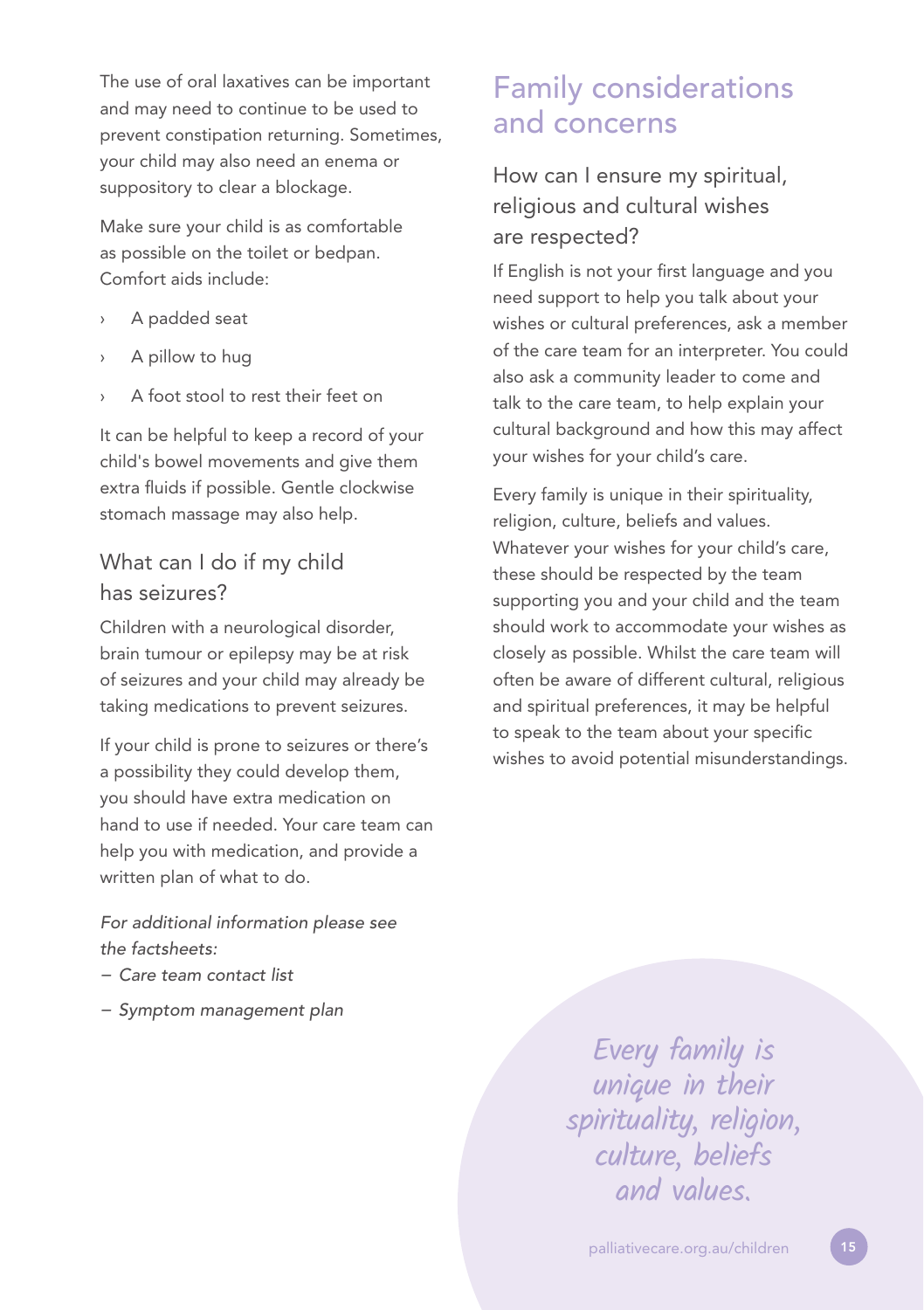# Is it normal for us to experience feelings of loss and grief?

Families often experience feelings of grief and loss at their child's diagnosis and/or prognosis. This may include struggling with the diagnosis, feeling a loss of future hopes, dreams and worries about what life will be like afterwards. Your child may also have many reactions to their own illness and sense of their future.

This experience can be called 'anticipatory grief' which describes the mourning we do when looking towards a time of loss and worrying what that will be like. It is also normal to be grieving a loss of lifestyle and plans for the future.

#### How will we cope?

Your family will have their own way of coping, which is influenced by your life experiences, values, family supports and your child's illness. It is important to remember that you do not have to manage everything on your own.

Your care team are available to support your family through the emotions you may be feeling and can also provide practical support related to employment and financial concerns. Your care coordinator is there to support you, so speak to them about arranging local support for your family.

Over time, it is normal to experience a number of different and even conflicting feelings, including sadness, anger, denial, fear, blame and guilt. There will also be times of joy and happiness with positive experiences.

"…endless nights of thinking, how are we ever going to get through this?"

It's important to remember each family member will have different ways of responding and behaving. Some may keep themselves busy, as a distraction from the progression of their child's illness while others may isolate themselves. It is important to accept each family member's way of coping, even if it is not clearly understood by the rest of the family. Some people will find comfort in sharing their feelings, hopes, wishes and concerns with a trusted person. Others may be afraid of being overwhelmed by their feelings and choose not to express them. Both ways need to be respected. If people have concerns about themselves or someone they care for, it may be helpful to speak to a health professional.

Spending time with each other, enjoying activities and communicating your individual coping needs to each other is important.

Palliative care may last for some time and not every moment needs to be spent with your child. A trusted relative or friend may be prepared to stay with your child to allow you to spend time with your family and friends or to catch up on tasks or sleep.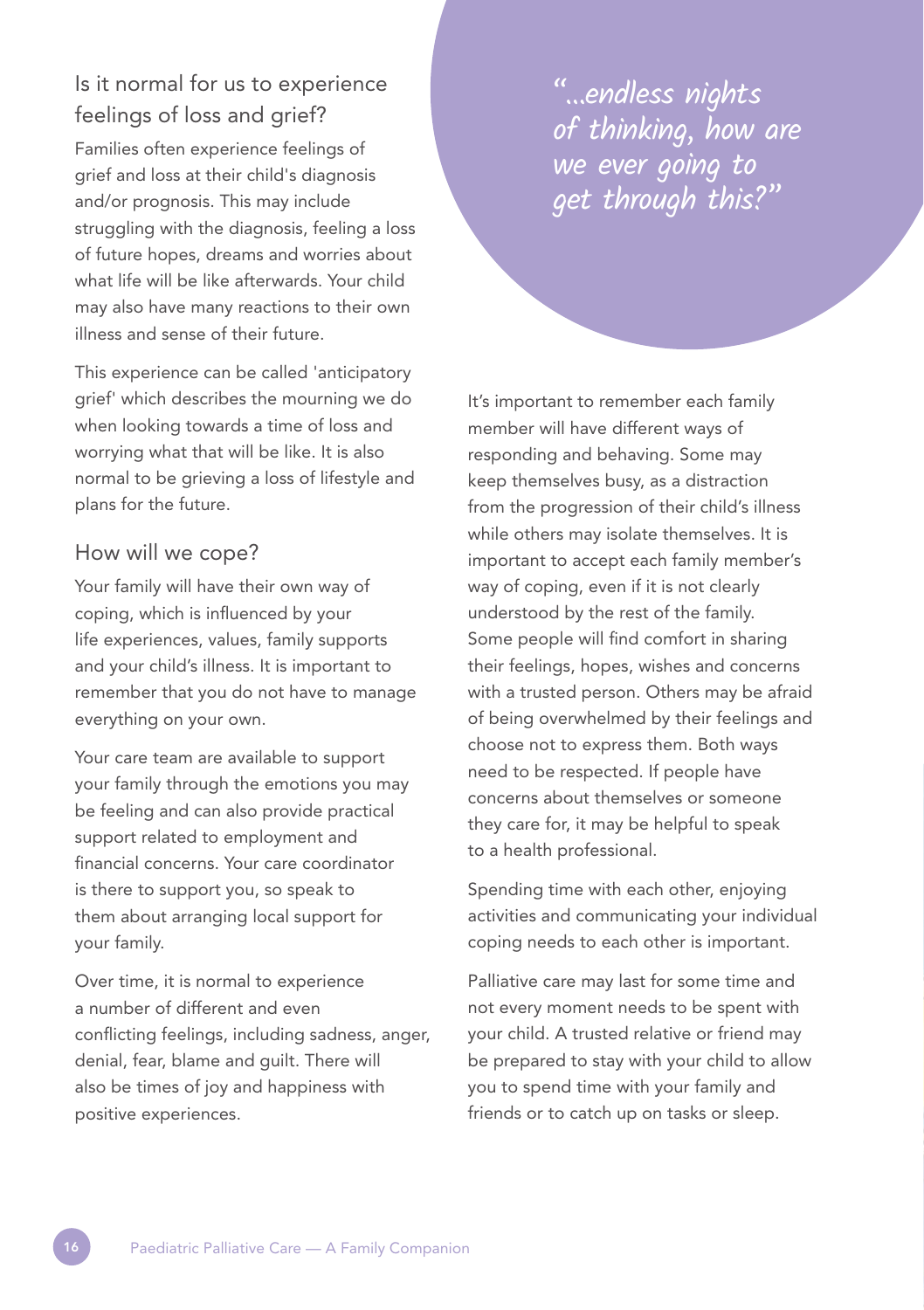### What do we tell people?

The decision of what to say and who to tell about your child's life-limiting illness will be different for each family. Some families may decide to tell only a small group of close friends and family, while others will tell the majority of their contacts and welcome the community support this can bring. Your relationships with your family, friends and community will help guide you in this decision and it is important to remember that it is your choice who you share any information with.

One strategy that families may find helpful is to ask a trusted friend or relative to contact other people you have identified to let them know about your child's life-limiting illness. If you decide to inform people this way, it may be worth discussing with your friend or relative whether you would be happy for people to contact you after they hear the news or whether you would prefer to reach out to them when you are ready.

'Nurse' <sup>b</sup><sup>y</sup> <sup>C</sup>harle<sup>s</sup>

### Do we tell our other children?

Hearing the news that your child has a life-limiting illness that will shorten their life is devastating. Dealing with your own feelings, as well as coping with new, challenging and practical matters can be difficult and the thought of sharing this news with your children can be overwhelming.

Many parents worry about how they can share their child's diagnosis with their other children and worry about how they will react. You may want to protect them from the truth and might not feel emotionally strong enough to say the words you need to, or worry about crying in front of your children. You may be concerned about using the right words to describe what is happening to their brother or sister. Often there is so much happening at this time. Giving as much attention as you can to all your children will help to reassure them and if they know what's going on, it's easier for them to adjust to changes in family life. These are all normal feelings and you might find some of your fears start to fade when you have started opening up to your children.

Children have limited 'sad time' and it is not uncommon for children to go out and play after they have received sad information. This response is normal and children will ask more questions when they feel ready.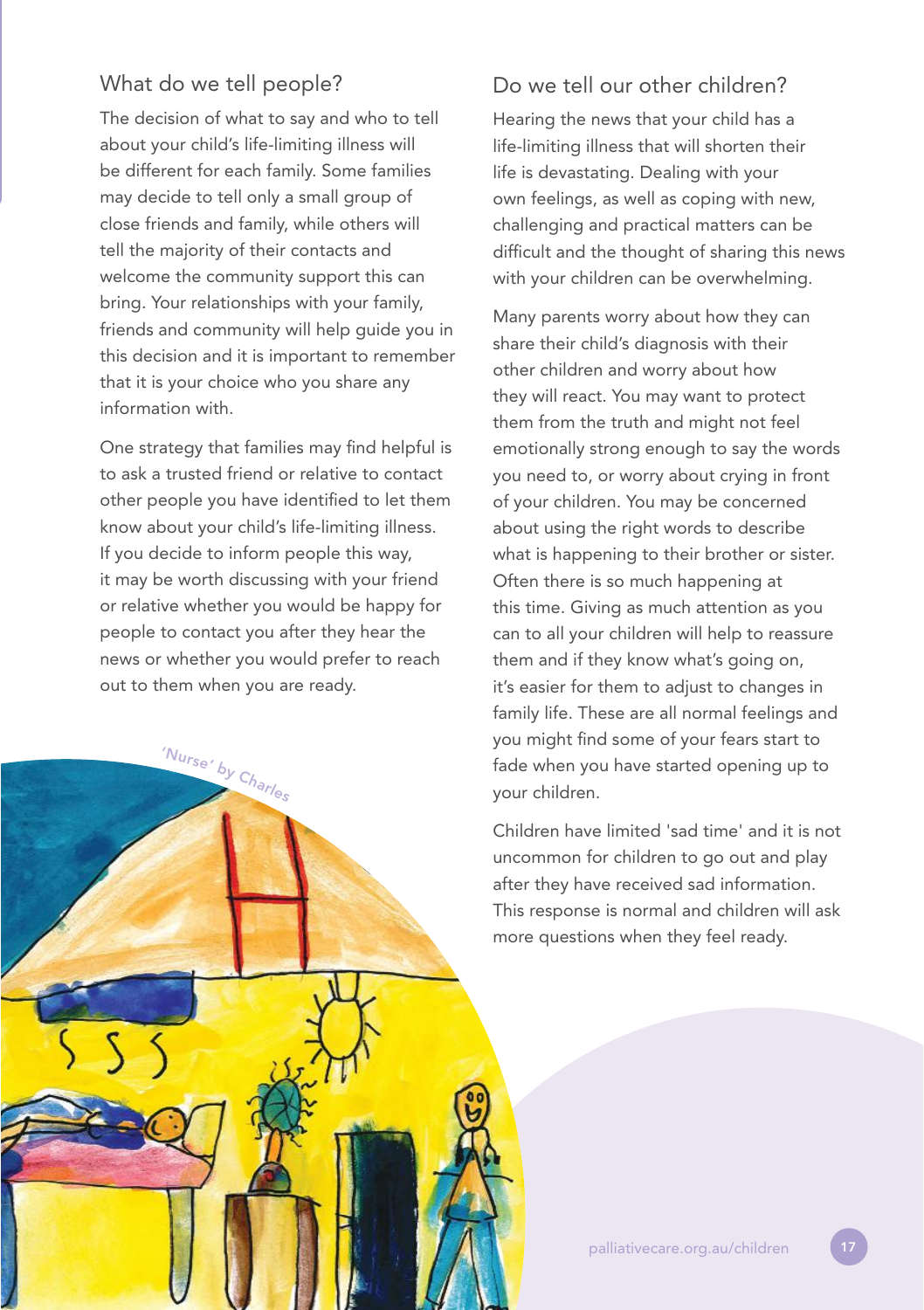Below are some practical tips to guide communication with your children and give your children the clear message that they are a valued part of your family.

- Ask your children what they understand is happening
- Give your children information gradually and repeatedly
- Answer the questions your children have
- Be honest
- Be careful not to overwhelm your children with too much detail
- Involve your children in decision making as much as possible
- Reassure your children that the situation is not their fault
- › Do not be afraid to show your children how you feel. Show your children that it is okay to express their feelings by showing yours

# Should we expect any changes in behaviour in our children?

Your child with a life-limiting illness may experience anger, fear, confusion and/or sadness. These feelings may be in response to their illness, the limits it places on them or could also be due to some medications which can cause behavioural changes. If you do notice a change in your child's behaviour let your care team know as things like irritability and being withdrawn can also be due to pain or other symptoms.

On hearing the news or having their suspicions confirmed about their brother or sister's health, siblings react in different ways depending on their age and personality. Some become quiet and want to be by themselves, some ask if they can go out to play, others get very upset and cry or get angry. Negative changes in behaviour may make parents feel that they have done the wrong thing, however it is normal for things to get worse in the short term and then aet better.

Many children respond well to creative outlets as they can help your child to express their emotions. Social workers, occupational therapists and music/play/life/art therapists can work with your children in the hospital or at your home to encourage your children to process and express their feelings. Social workers can also provide the whole family with emotional support and assist people to access counselling.

### How do we manage financially?

While your child is receiving palliative care, you may find it harder than usual to continue your normal working hours. This may impact your family income and combined with the costs of living, may create financial difficulties for families.

> "How can we best support our other children?"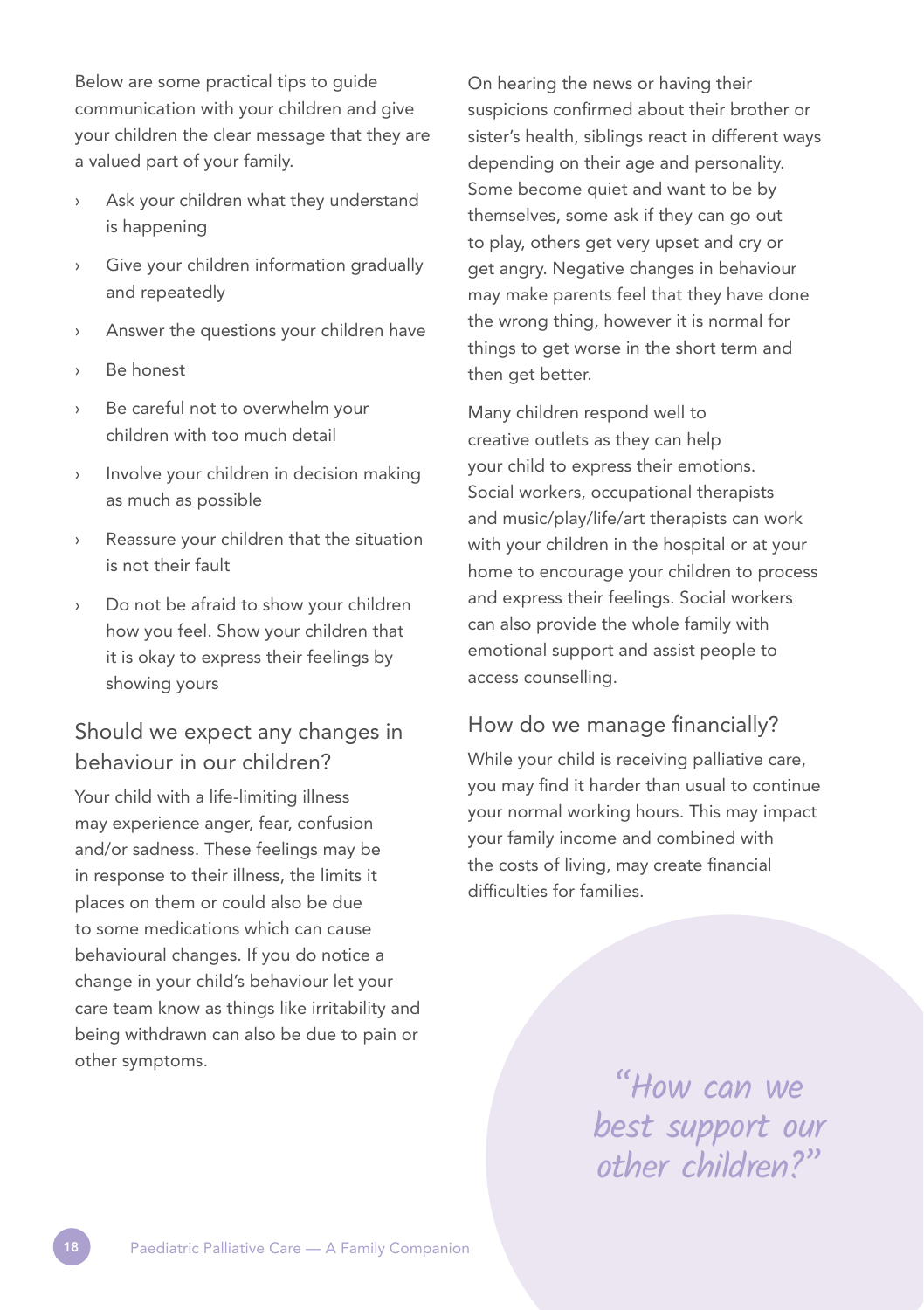Many families are reluctant to seek financial help, yet at this difficult time it is important to reduce other stresses and allow you to focus on your child and family. There are services which can help with the costs of caring for your child.

Ask your care coordinator about which members of your care team can help you access financial assistance as the below options may be available to you:

- Centrelink benefits or carer's allowance
- Financial assistance for bill payments
- › Income protection insurance claims
- Superannuation advances
- Other support services including equipment programs, transport services, accommodation services, chemist vouchers and food and clothing services.

Additional information is also available from: Carers Gateway (carersgateway.gov. au/money-matters or 1800 422 737) — Carers Gateway is a national service funded by the Australian Government. Carers Gateway includes a website and phone service for carers to access practical information and support, including money matters (e.g. payments for carers, carer cards and concessions).

*National Disability Insurance Scheme (NDIS) (ndis.gov.au or 1800 800 110) — the NDIS will provide all Australians under the age of 65 who have a permanent and significant disability with the reasonable and necessary supports they need to enjoy an ordinary life.*

*For additional information please see the factsheets:* 

- *− Sibling support*
- *− Looking after yourself*
- *− Looking after your partner*
- *− Supporting someone who is caring for a seriously ill child*
- *− Spiritual, religious and cultural wishes*

# Family, friends and our community

# How can we help people understand what we need?

Often people do not know what to say or do so they may not do anything and wait for you to reach out to them. This can leave your family feeling isolated and can find it difficult to ask for or accept help. Family members, friends and community members can provide support to you and your family. You may like to talk to them about what would be helpful so they can give you the support you need.

The way others react to your situation is not always predictable and may surprise you. Some people may not know what to do or fear saying or doing the wrong thing. By communicating with them, you can give them practical ideas or set boundaries to help you. Some suggestions include:

- Be specific about what you and your family need and don't need, e.g. "We have enough food thanks, but we'd love if you could take the dog for a walk or pick up our other children from school."
- Write a list of practical ways people can help you
- › Contact them and let them know what you need
- › Give them some information about your child's illness or whatever you'd like them to learn about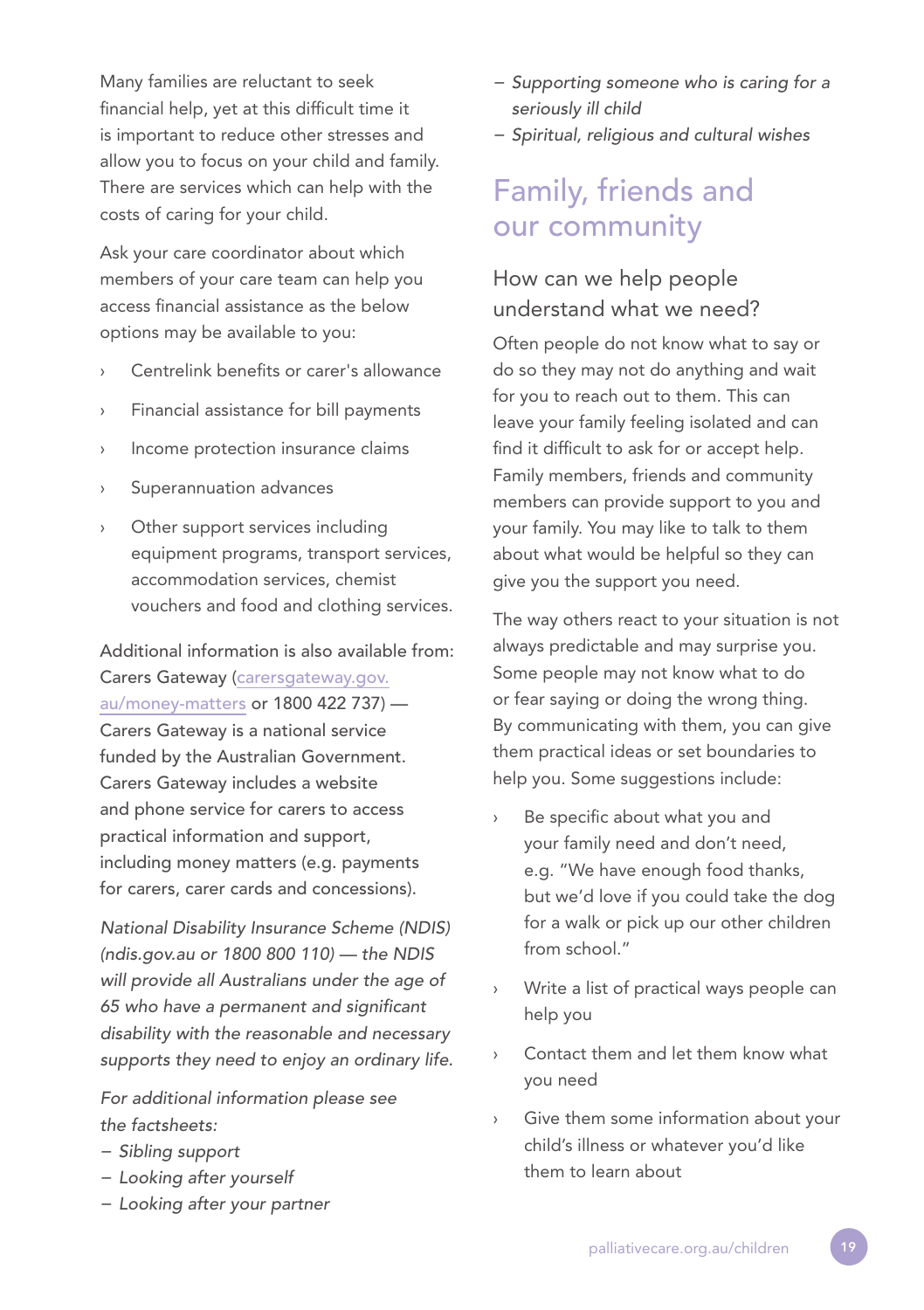It may be useful to have a roster to assist in coordinating the help provided by friends and family. A roster can help you identify tasks you would appreciate some assistance with and could include meals, transport and household chores. To reduce the number of things you have to do, it may be helpful to appoint a trusted friend or family member to coordinate the roster on your behalf.

#### What do we do about school?

Aside from family, school can be a significant network in your child's life. You may need to consider the role you wish the school to play throughout your child's illness and how much you want the staff and school community to know.

Continuing to attend school in some capacity for as long as possible provides benefits for your child and family, as it can nurture your child's social and emotional wellbeing and provide a routine and sense of normality. There may also be a possibility of extra supports being provided by the school to allow your child's continued attendance.

If your child is well enough, school can give your child the opportunity to maintain friendships and continue learning. Even if your child is not well enough to attend for a whole day, they may be able to attend for their favourite class or at lunch time to see their friends.

If your child is not well enough to go to school at all, your child's friends may be able to visit or write a card. Your child's teacher can also suggest other ways to continue friendships. Their education may continue through home schooling support services or hospital schools for as long as they are well enough and enjoying it.

It is important to keep your child's teacher informed, as well as the teachers of your other children with as much information as you feel comfortable with. If teachers are aware of what is happening, the school can offer emotional support. They will also be aware of the need for days off and extra days to complete any homework. You can say what level of confidentiality you want kept and the school should check any communication about your child to others with you.

Many families feel comfortable talking to their school on their own but if you would like support, your care coordinator can organise someone to be with you. Often teachers welcome the opportunity to speak with health professionals, which can be a visit or a phone call, as they can answer any questions the teacher and broader school staff may have and offer suggestions for supporting your children, their friends and the school community.

#### What about work?

Your workplace can be a place of support to you and your family and will probably be understanding and flexible if you need to reduce your hours or take leave. It is generally preferable to let your employer know about your situation and discuss what options are available. This may include modifying your hours or accessing an employee assistance programme. It is your decision what information you choose to share with your colleagues. Some parents choose to keep their situation private whilst others find it helpful to confide in their colleagues. Your care coordinator or general practitioner can help support you to provide supporting documentation as required.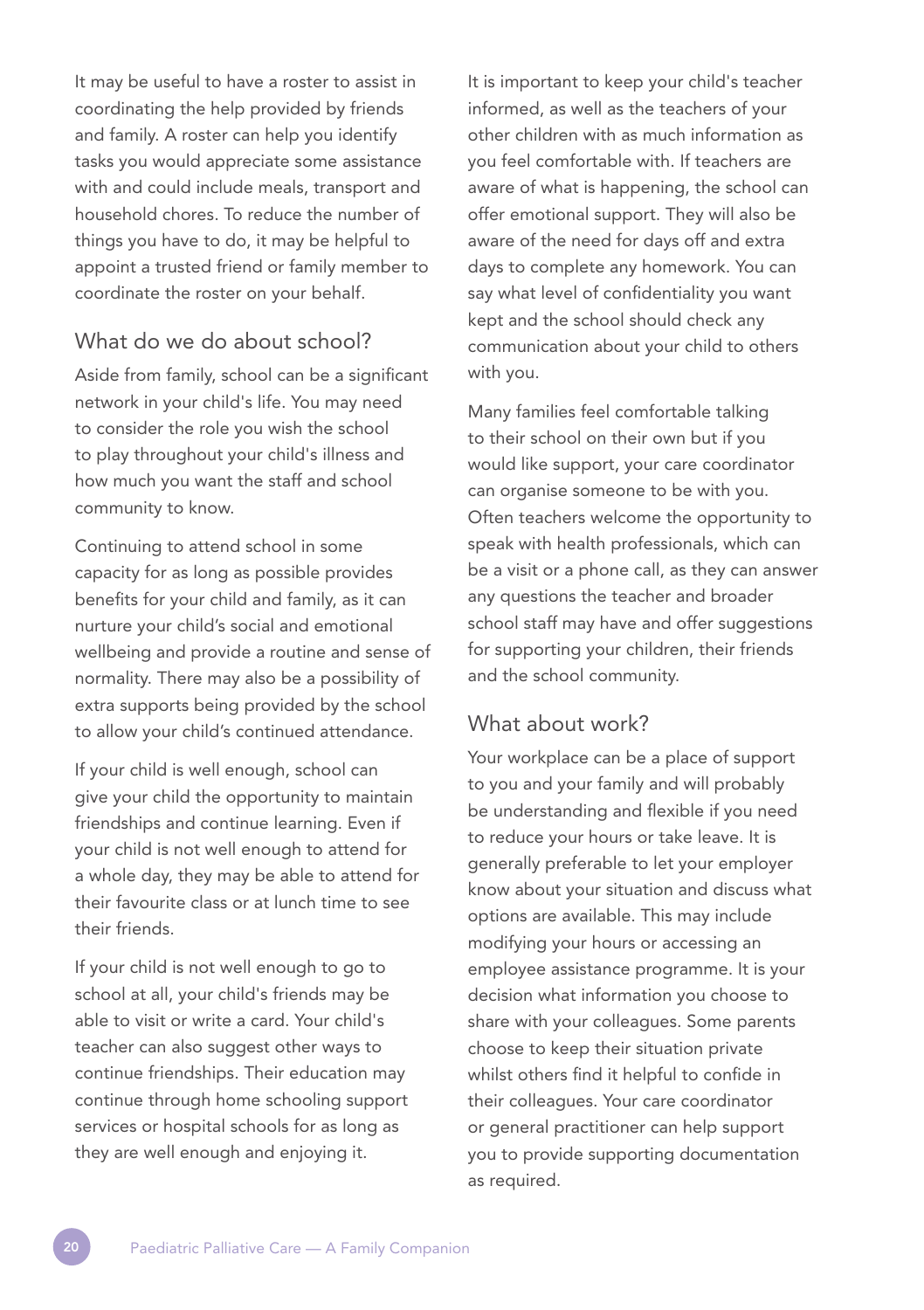Additional information is also available from: Carers Gateway (carersgateway.gov.au/ working-while-caring or 1800 422 737) — Carers Gateway is a national service funded by the Australian Government. Carers Gateway includes a website and phone service for carers to access practical information and support, including information about working whilst caring (e.g. talking with your employer, employers of carers).

*For additional information please see the factsheets:* 

- *− Supporting someone who is caring for a seriously ill child*
- *− Siblings support*

book Bunker' by Marlie

*− Spirituality, religious and cultural wishes* 

"We knew when something felt right for us."

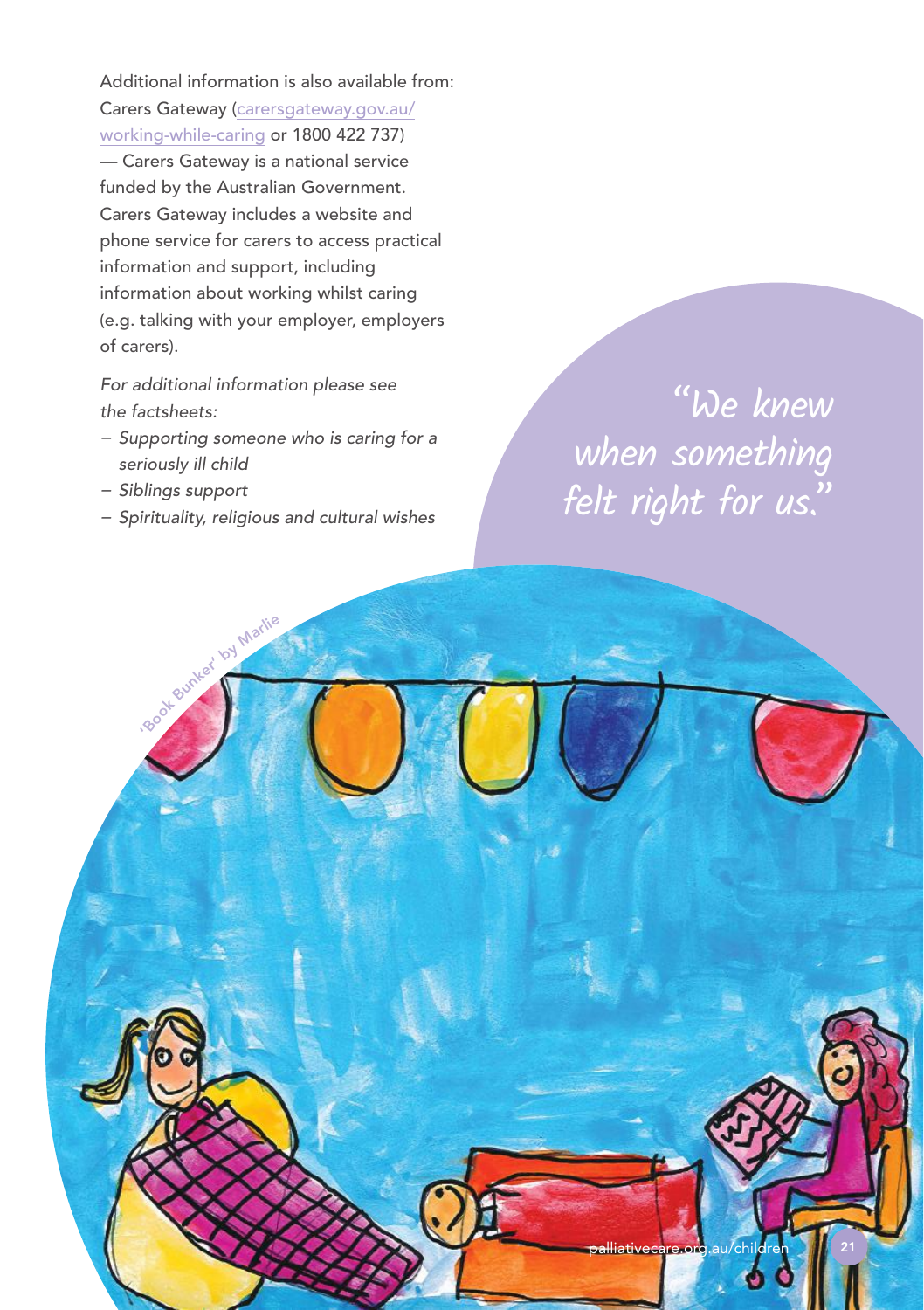# End of life and bereavement care

This section explores end-of-life care choices, talking to children, making memories, what to do at the end of your child's life and bereavement support. It describes 'end of life' as the last few days or weeks of life, which is also sometimes known as 'terminal care'. Bereavement is help with the process of grieving and the support you may require.

# What are our end-of-life care choices?

While there are many things that cannot be controlled, there are important choices that can be made about the care of a child with a life-limiting illness. Planning ahead can help to ease stress as you know what to expect and how you will be supported, it also means that you won't have to make difficult choices if your child were to deteriorate suddenly. This may be known as advance care planning and whilst a member of your care team will generally approach you about it, you may need to signal to the team you are ready to talk about some of the more difficult aspects of the illness.

 $\text{``We mostly felt torn --} \quad \text{``bce mostly few}}$  to do speak to one of your care team. hoping for the best while preparing for the worst."

You may want to speak to your child about what is important to them and what their hopes and their worries are. Even if your child is very young, it may be helpful to think what they might say if they could speak for themselves. Talk together as parents and even if you don't always see things the same way, it is important to respect each other's views and continue talking. You may also want to seek support from family, friends or your community. If you would like to, you could ask if they can be included in discussions with the care team. Your care team will provide recommendations on the best approach based on their knowledge of the disease and likelihood of improvement with various possible interventions.

Decisions and plans can be reviewed at a later date. If this is something you would like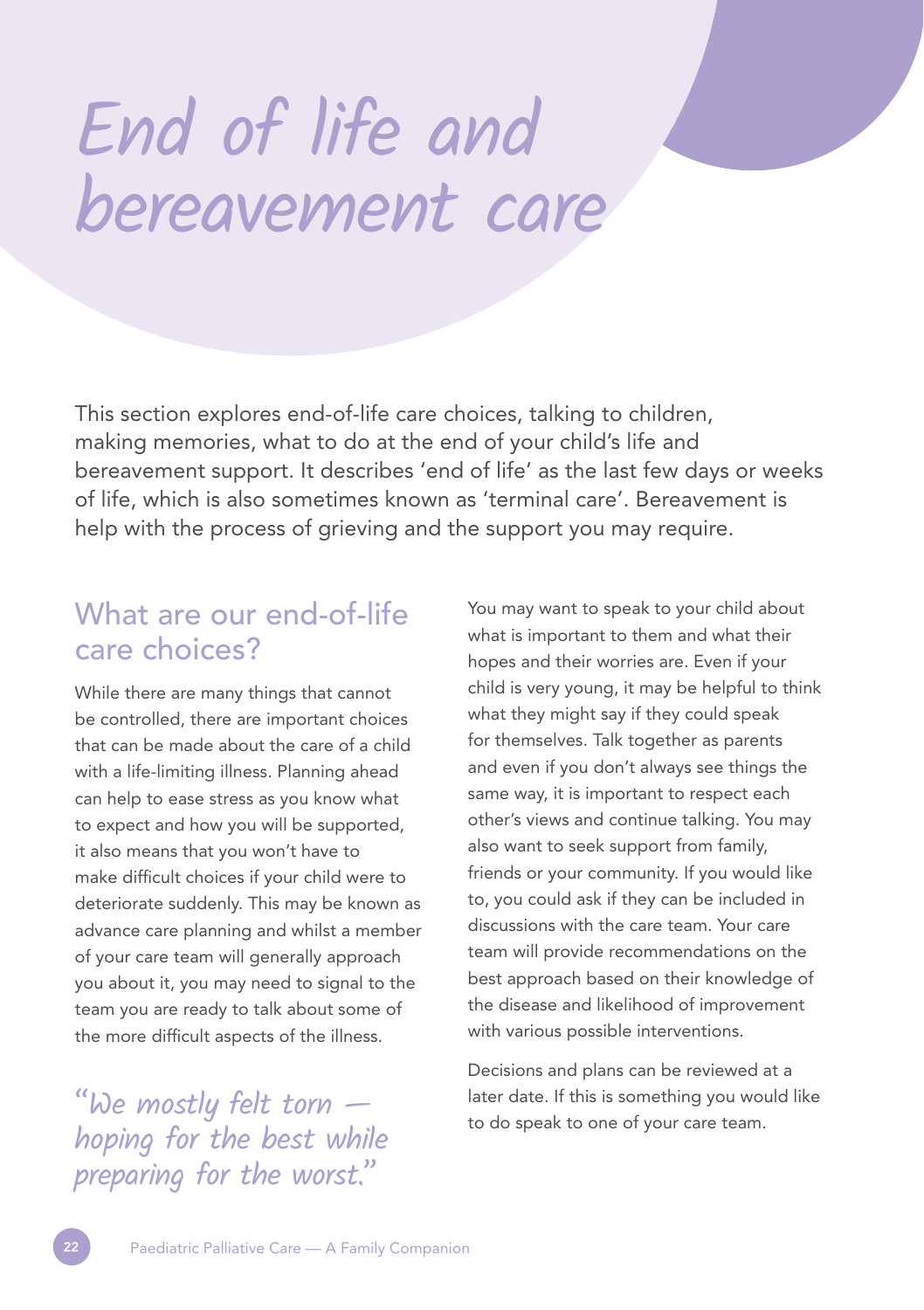# What does "withholding treatment" mean?

It is important to know that 'care' is never withheld and your child will always be cared for. Providing the best care means thinking about which treatments will help your child and which treatments could hurt them without providing any benefit. When it is agreed that a certain treatment will do more harm than good, this treatment should be withheld (not started) or withdrawn (stopped). These decisions are made by you and the care team together. Treatment for discomfort, pain management and other symptoms will always be provided for your child.

A member of your child's care team will discuss with you the options available if your child's condition does deteriorate. Depending on which state or territory your child is receiving care in, these decisions may be documented as:

- Goals of Patient Care (GoPC)
- Allow Natural Death (AND) order
- Advance Care Plan/ Directive
- Do Not Resuscitate (DNR) order
- Do Not Attempt Resuscitation (DNAR)
- Resuscitation and End of Life Care Plan

Once you and the care team have made decisions, it should be recorded in your child's medical notes by a member of your care team. Treatment decisions should also be recorded in your child's care plan and shared with all people caring for your child so that your wishes are respected.

You can change your mind about this at any time, however it is important that you let your care coordinator know if and when you do. If your care team considers an intervention or procedure to not be beneficial to your child, they will discuss this with you and work towards a new agreed plan.

# Considering organ and tissue donation

You can ask your care coordinator for information about organ and tissue donation at any stage throughout your child's illness. If your child has had a long-term illness, it may not be possible to donate major organs but tissue donation may still be an option. It is important to let your child's care coordinator know that you are considering this option as there are specific processes that will need to take place.

## What do I need to know about end-of-life care?

Parents usually wish to be prepared and want to know what to expect, but at the same time, they do not want to know, or may be too frightened to ask. Talking or reading about how your child may die and what to do at the time will be terribly sad and painful. However, discussing what will happen at the time of your child's death may help to alleviate some of your fears and concerns. You can use the following questions to help you think about it:

- Who do you want to have with you?
- Who will take care of your other children if they are not with you?
- › Which health professional will you call?
- › Who will make the calls to other people?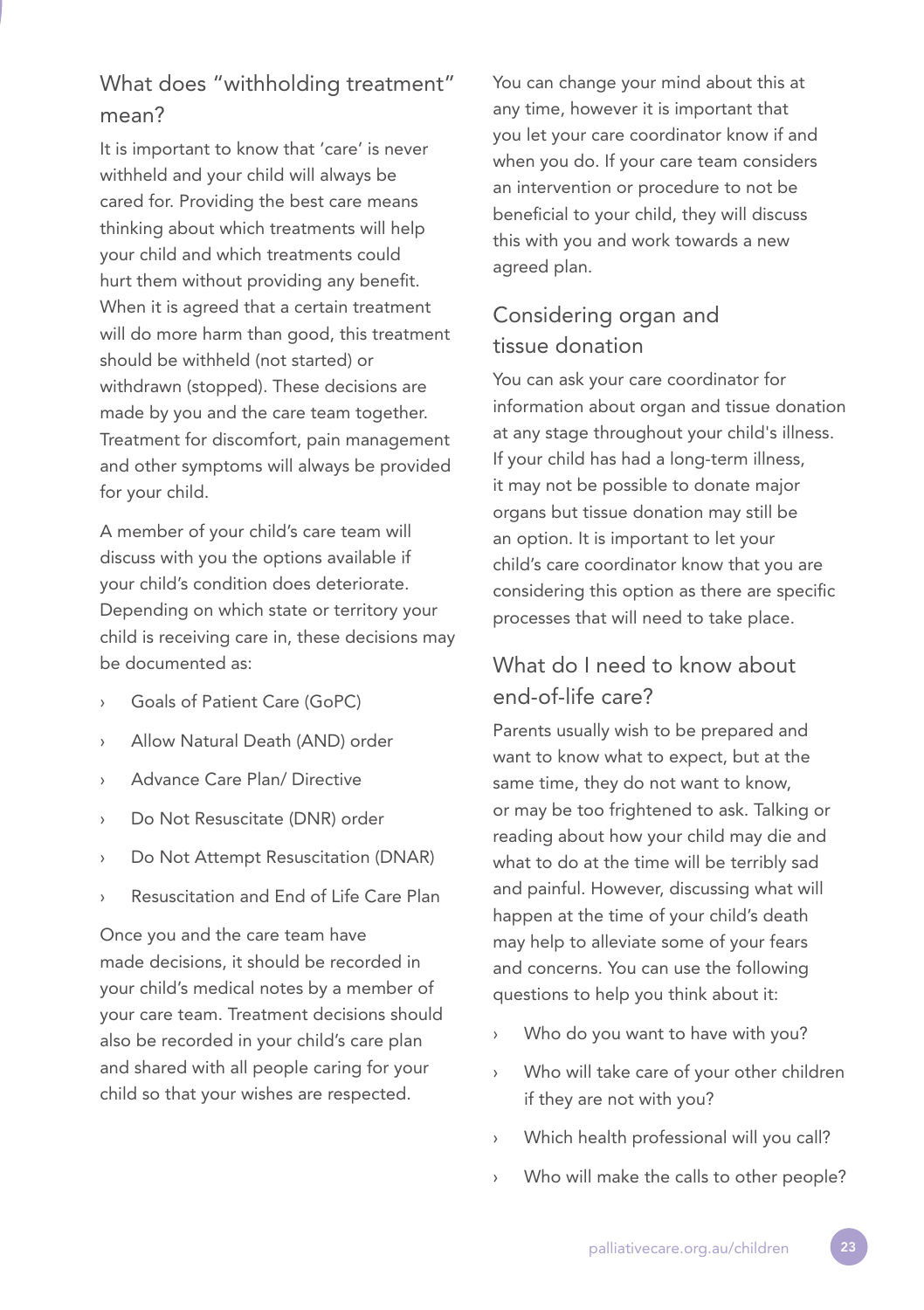Some parents find it helpful to know what physical changes to expect in the last days and hours of their child's life. For detailed information on what to expect please refer to page 28 or the factsheet on *What to expect in the final days.* Please note this information may be difficult to read but has been provided to hopefully reduce your fears about the last days and hours of your child's life.

*For additional information please see the factsheets:* 

- *− Where will my child be cared for*
- *− Decision making*
- *− What to expect in the final days*
- *− Looking after yourself whilst caring*
- *− Helping your partner*

# How do we talk to our children?

#### How do children understand death?

It is hard to divide children's understanding of death into age groups because children have different life experiences. Children may have had a family member, friend or pet die whilst others have had no experience of death. This will have an influence on their understanding of what death is.

It is important not to make assumptions of what your children's understanding of death is. You may be able to gain an understanding of what they think death is and why it occurs by listening and talking to them about it.

In general:

- Children aged 0-2 years understand 'here' and 'not here' and whilst they can sense loss they cannot understand death.
- › Children aged 3–5 years see death as temporary and expect the person to return.
- › Children aged 6–10 years understand death is forever and there are different causes of death. They may be curious about death, funerals and cemeteries.
- Children aged 11 and older start to perceive death as an adult would. They may look for the meaning of death and ask more questions. Children with a life-limiting illness and their siblings are more aware of death. They often have a greater understanding of death due to exposure to hospitals and care teams.

#### Do we tell our sick child?

Many parents struggle with the decision on whether to tell their child they are dying. Your decision to talk with your child about dying and death may be guided by:

- Your own instincts
- › Your knowledge of your child
- › Your child's condition
- Your cultural, religious and spiritual beliefs
- Your child's questions

Children who know when they are dying can have time to prepare, share and create memories. This also gives you and your child some time to say goodbye.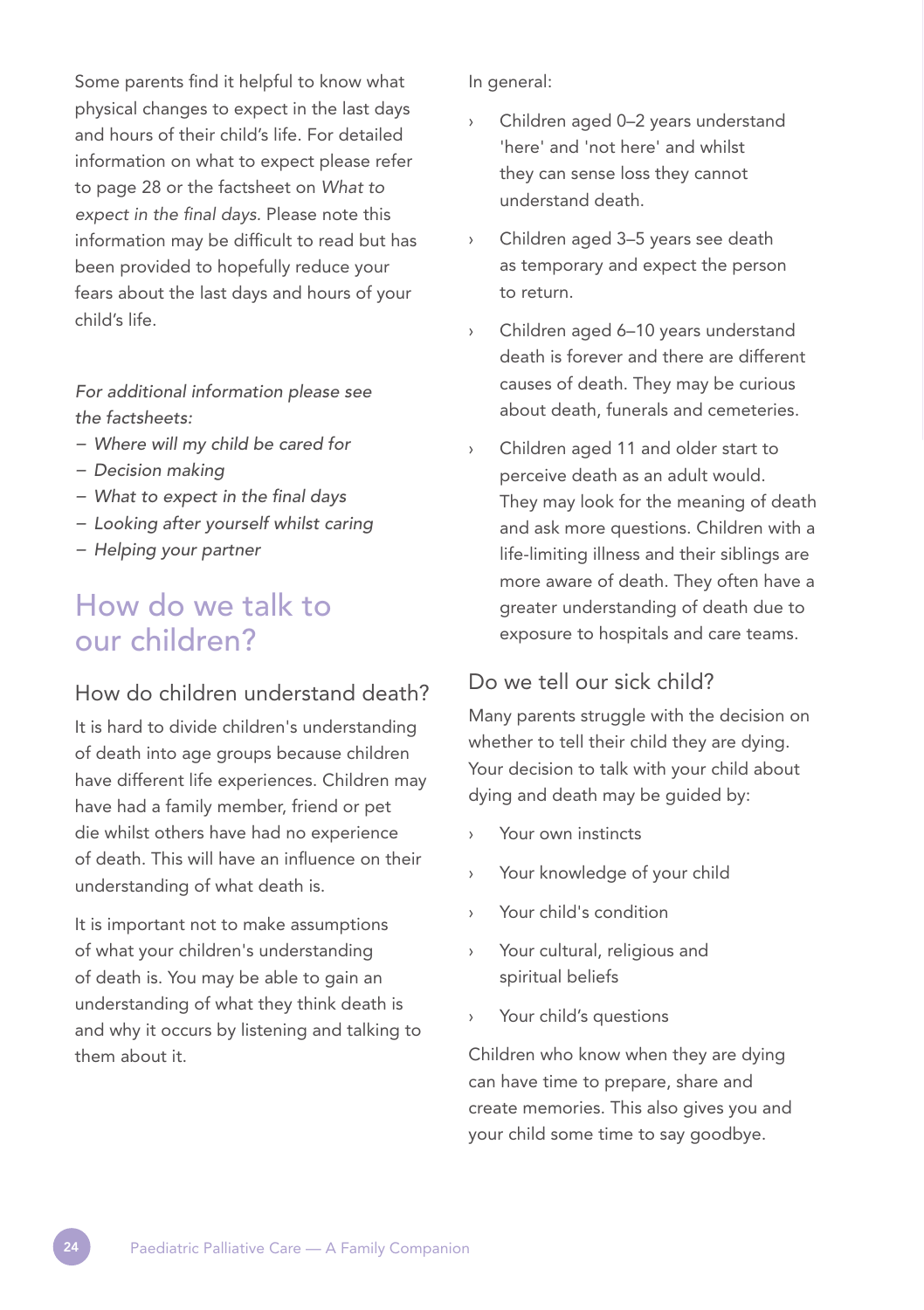"Our ultimate goal became to help our daughter die well and to help our son survive as a whole person."

Children who are very sick often observe a change in behaviour in those around them. They also notice changes in their own body and see what happens to other children with similar illnesses. Even when the people they love try to protect them, they generally have some information. They may not always make sense of this and this can leave them frightened and feeling alone. They may not want to worry their parents and it can be hard to know how to help them.

Some families find it helpful to give their child some basic information and then say, 'If you ever want to ask us any questions, we will be very honest with you.' This gives the child control over what they want to know and when. It also lets them know that if they ask, the response will be honest.

You can ask your care team for advice and support and they can help you speak to your child if you wish. Make sure your care team, family and friends are aware of your decision about what your child knows.

# How do we support our other children?

It is important to create a safe space for your other children so they know they can ask questions. Your other children may like to be with you, to talk and touch their brother and sister, to cuddle them, read a story, draw and say goodbye in their own way. Below are some suggestions based on the experiences of other families that may be of assistance:

- Involve your other children as much as their age allows
- › Provide clear information about what is happening by using simple and honest language
- Try not to have particular expectations of how your children may react
- › Offer encouragement and support them to react in their own way
- › If your child does visit their sibling, it is important to prepare them for any physical changes their sibling has experienced
- Give your children a time to say goodbye
- Talk to your children about what they can expect when your child dies and at the funeral
- Be prepared for any questions your children will ask
- › It may be helpful to ask a trusted relative or friend to spend time with your children

You can also ask your care team for advice and support when talking to your other children.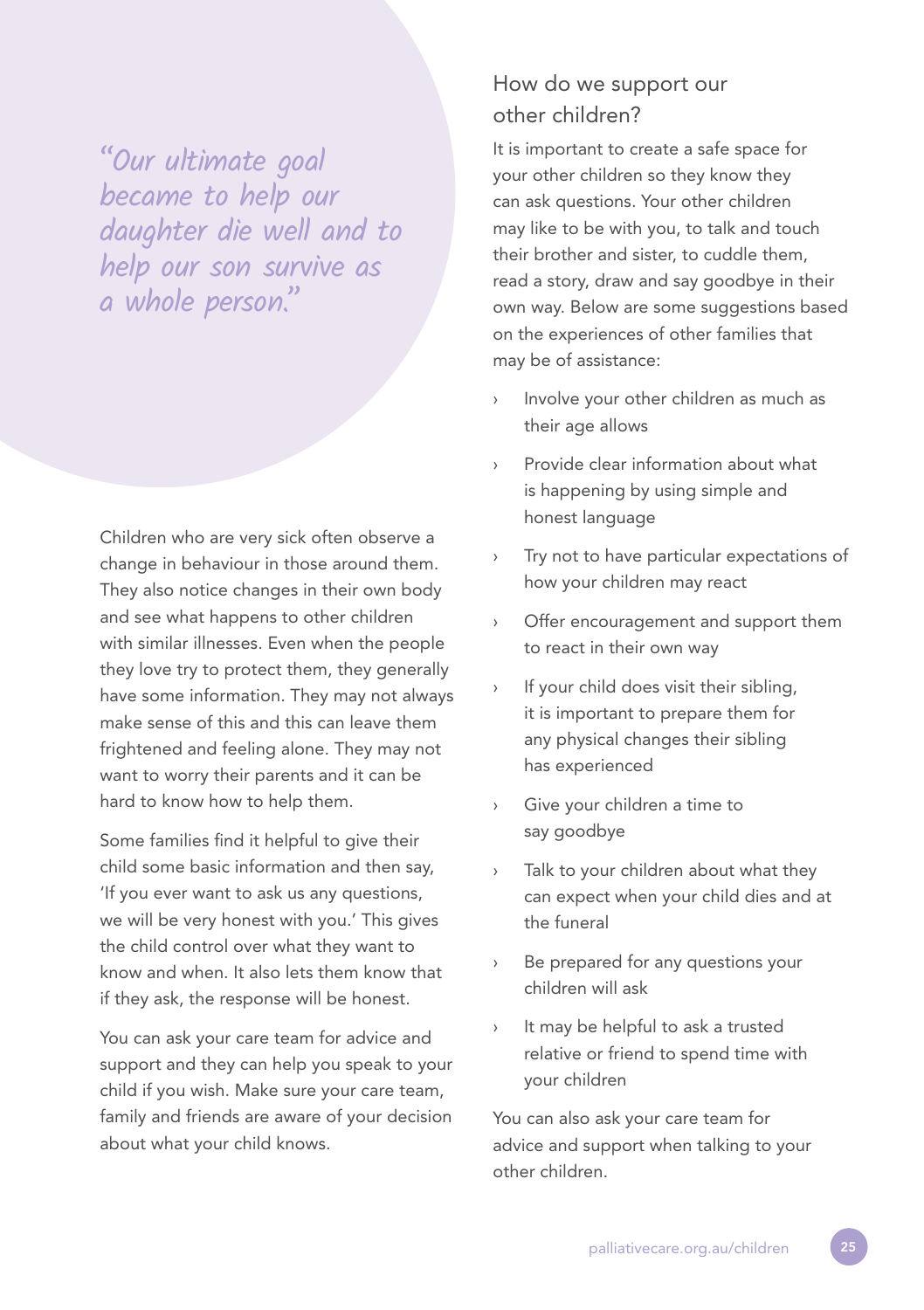## Grandparents

When a child is dying or has died, grandparents are deeply affected by both the death of their grandchild and the deep distress of their son or daughter. Many grandparents look after their grandchildren and the child's death may mean a huge change in their daily life. Their grief is often overlooked and they will need support too.

*For additional information please see the factsheets:* 

- *− Spiritual, religious and cultural wishes*
- *− Sibling support*
- *− Siblings and grief*
- *− Looking after yourself whilst caring*

'Hand-painted chooks outside the chook-house.

26 **Paediatric Palliative Care — A Family Companion** 

*− Helping your partner* 

# What can we do about memory making?

For most families, the focus is ensuring their child is free of pain and distress and this can provide an opportunity to do whatever the child's health allows. Often there is a sense of wanting to make the most of life and to experience good days as defined by the child.

Some children and families have specific requests. Each family's wishes are unique, but common requests include:

- › Bringing the child home
- › Going on a special outing or holiday
- › Spending time with friends and extended family
- › Taking photos together as a family
- Making handprints and footprints
- Recording special times through video or a journal, this may include recording their height, weight and any other details you want to remember
- Keeping a lock of hair

**by Nicholas** 

years ९<br>०

> "How do you know when the time comes?"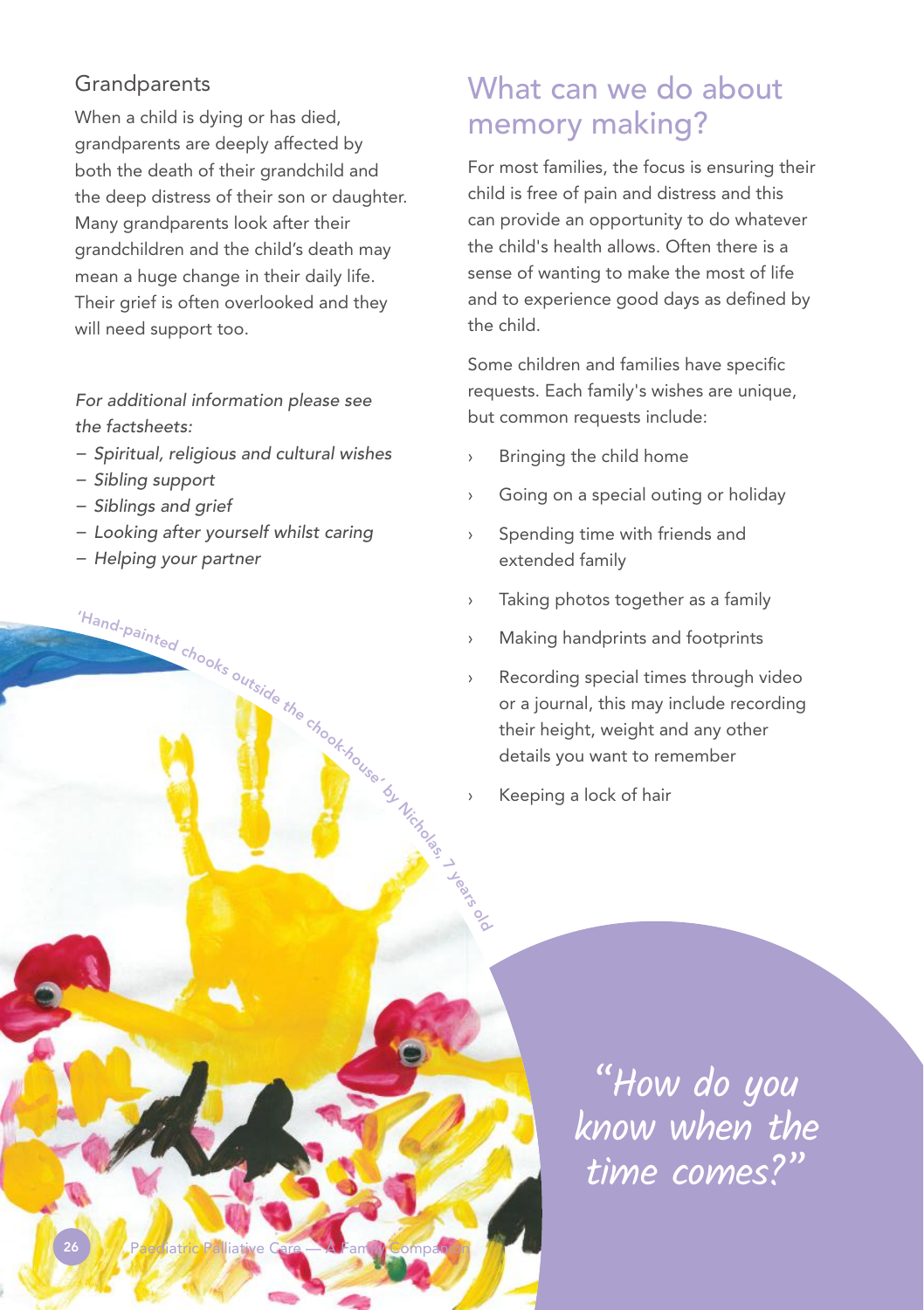# Does it help to do some funeral planning?

Some families find comfort in planning their child's funeral ahead of time because it stops them worrying about forgetting details or making choices. Others feel it is something they can't think about until after their child dies.

A funeral is a time to honour your child and celebrate all the wonderful things about them. It is a time to share their story, your memories and sorrow and an opportunity to say goodbye with family and friends. It is important to say goodbye to assist with your grieving and provide an opportunity for your healing journey to begin.

Planning can be helpful to understand funeral costs and what services can be provided. You may wish to speak with a number of funeral directors before deciding what is comfortable for you. Funeral costs can vary considerably and it is important to know what services you will receive and how much each part will cost. You may wish to obtain a written, itemised quote to help you make a decision.

If your older child knows they are dying, they may find it a positive experience to plan their own funeral. Your child might also choose to include their siblings in their funeral planning.

A funeral can be a time to celebrate your child's life and attend to important cultural, religious and spiritual rituals. Take the time you need to plan your child's funeral and make it as personal as you would like.

Personal touches may include:

- Your child's favourite songs and music
- Photos and videos
- Flowers, balloons, candles or other items

If you are uncertain whether you would like your other children to attend the funeral it may helpful to let them decide. Letting them be involved in this decision may help in their adjustment to the death of their brother or sister but is important to let them know what to expect and how they might participate in the funeral.

*For additional information please see the factsheet:* 

*− Selecting a funeral director*

# How do I know when the last hours or days are near?

There are many signs you might see or feel as your child approaches their last days and hours, these include:

- Changes in body colour, with pale/bluish hands, feet and lips
- › Cooling of hands and feet
- › Interrupted, irregular and/or noisy breathing
- › Restlessness or unsettled behaviour
- › More time spent asleep
- › Loss of appetite and thirst
- › Incontinence or strong urine
- Sunken or glazed eyes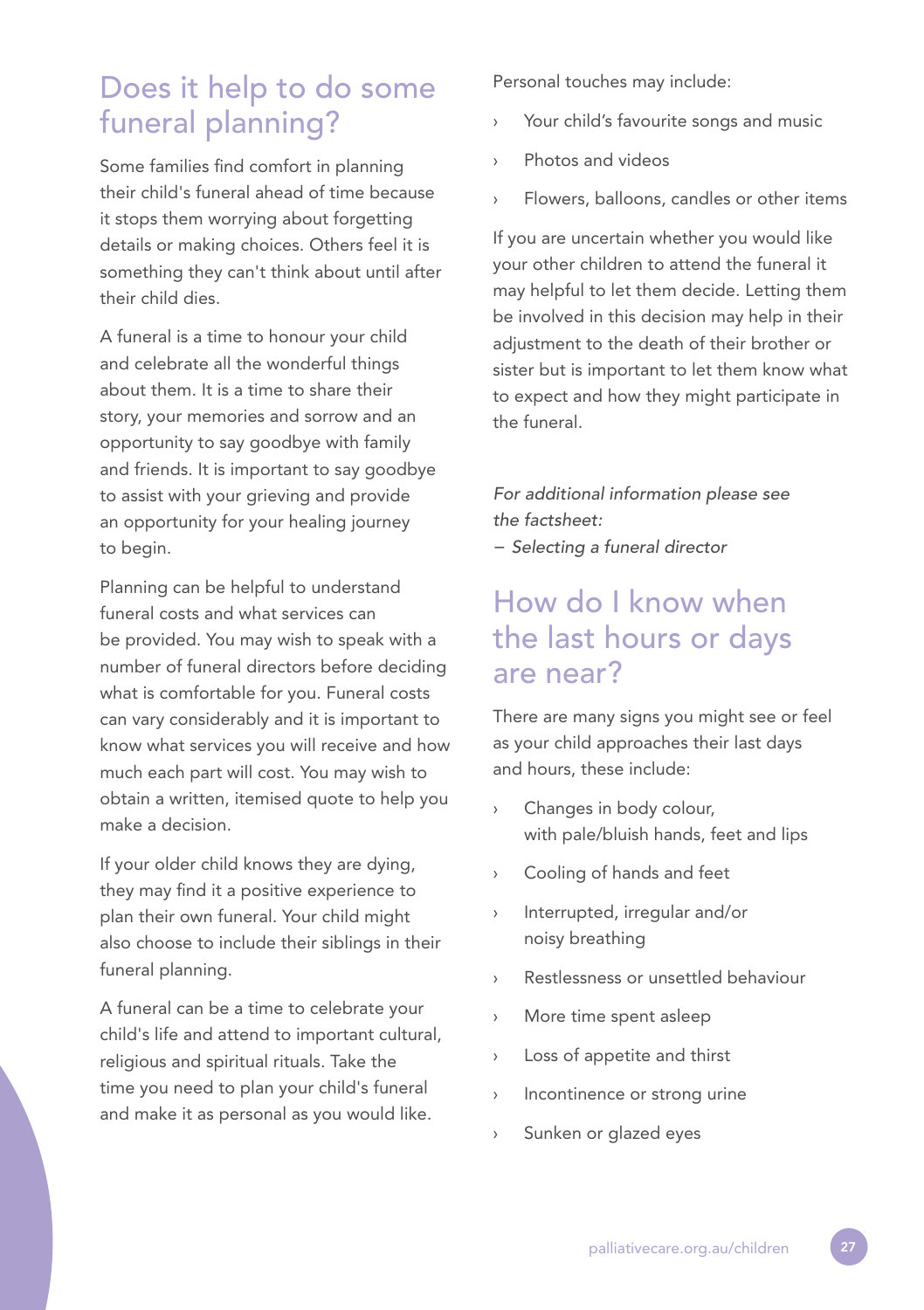Spiritually, you may also sense that your child's death is approaching and you may feel the need to be close to them. You may also choose to involve other family members and friends at this time.

Even when sleepy, your child can still hear and feel so you should talk to them, cuddle them or play their favourite music.

At the time of death, some muscles will relax, facial features will relax, and there may be a bladder or bowel movement. There may also be some small fluid loss from the mouth or nose. Being aware of this will help you prepare for these changes. Many parents comment on how peaceful and beautiful their child looks.

You may touch your child as much as you like after they have died. You may wish to prepare your family for how your child will look once they have died. The following changes occur:

- › Their skin colour becomes pale
- Their skin can look bruised
- › Their body may feel cool and clammy to touch
- Their body may feel stiff

#### *For additional information please see the factsheet:*

*− What to expect in the final days please note, this factsheet provides detailed information that may be difficult to read.*

# What do I do after my child dies?

After your child dies, it is important to take the opportunity to spend time with them as there is no need to rush. This is your time to be with your child and to say goodbye for as long as you need. If you wish, you can just be with your child, touch, hold or cuddle them. You may wish to wash, dress or just spend time with your child by yourself or with family and friends.

Contact your care coordinator if you are unclear about any of the steps listed below or if you need extra support.

#### If your child dies at home

If your child dies at home, these are the things you need to do when you feel ready:

- Phone your care coordinator or the person nominated as your after-hours contact to let them know. They will then lead you through the next steps.
- › A doctor or specialist nurse will come to your house and certify in writing that your child has died. At this time a medical certificate of cause of death may be written by the doctor attending or it may be done the next working day.
- When you are ready, contact a funeral director who will come to your home. Let them know if you would like to keep your child's body with you or at the funeral home. The funeral director will organise transport, if required and negotiate the timing of this with you.
- Generally there is no need to call emergency services as there will not be a need to notify the Coroner or Police. The health care professional attending will confirm this for you.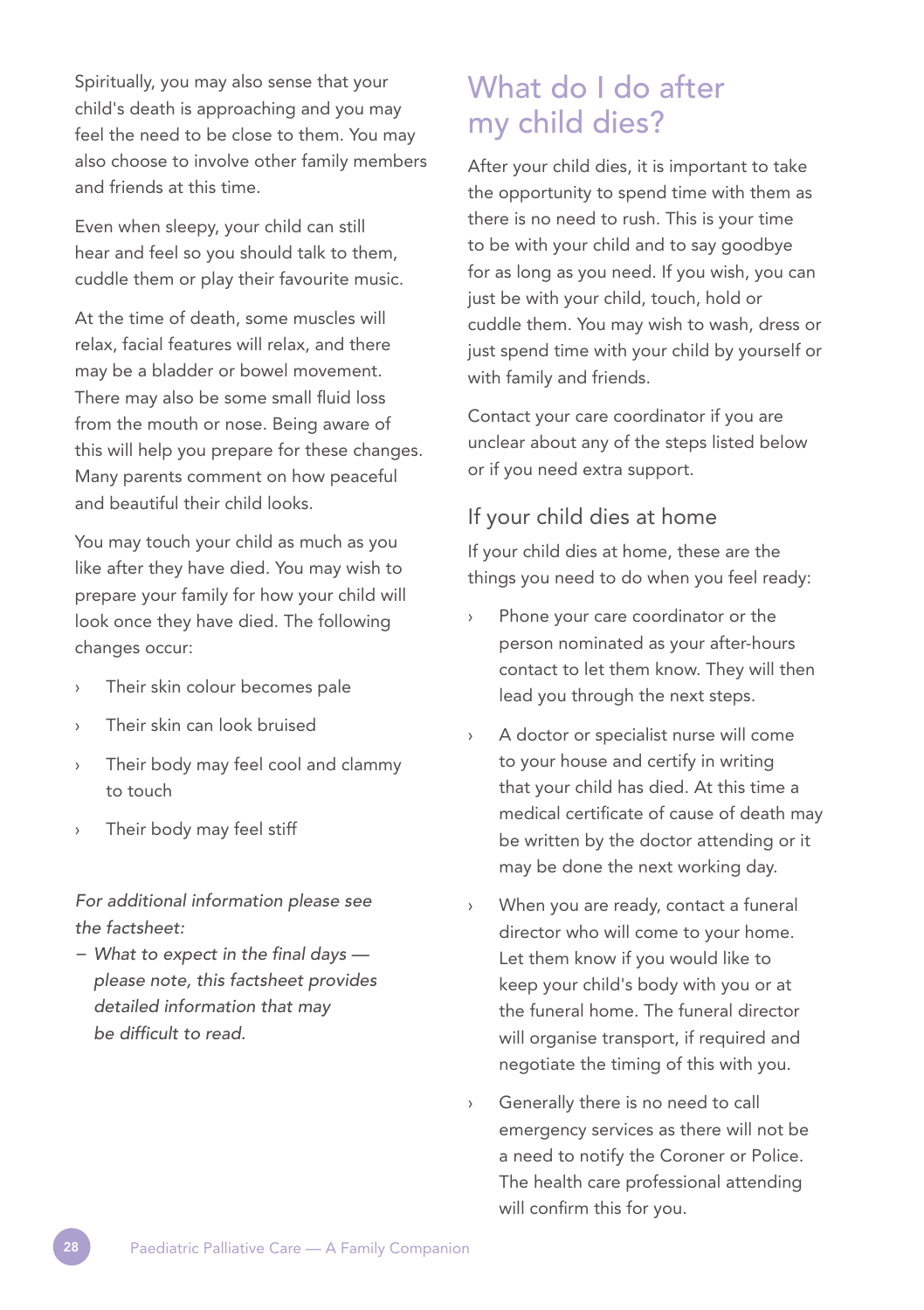# If your child dies in a hospital or hospice

If your child dies in a hospital or hospice, there are certain processes that will need to take place when you are ready. The care team are there to support and assist you, if you wish. When you are ready, a funeral director will need to be contacted to make funeral arrangements, as well as transport your child's body and to collect the necessary paperwork.

If you have not yet chosen a funeral director, your child's body can remain in the care of the hospital or hospice. If you would like to take your child's body home for a last visit, this may be possible and you can arrange for the funeral director to collect your child's body from the home when you are ready.

Leaving the hospital or hospice without your child can be overwhelming and emotional for the whole family. The staff will be there to support you but you may also want the support of loved ones at this time.

# Post-mortems, autopsies and organ/tissue donation

You may request a post-mortem (autopsy) or biopsies if you feel it would be helpful to understand your child's illness and cause of death. Your care team may also ask you to consent to a post-mortem and/or biopsies for research or teaching purposes. It is your choice whether you would like a post-mortem or biopsies.

If you have chosen organ or tissue donations, speak with your care team to discuss the next steps.

If you are not sure about what you need to do or the choices you need to make, talk to your care coordinator.

# Coroner's notification

In some circumstances it may be necessary to notify the Coroner of a child's death. Ask your care coordinator if this is likely for your child and what it will mean for you.

## Telling others

There are often a lot of practical issues to deal with following your child's death. There may be other people and organisations that may need to be notified however you may want to arrange a trusted relative or friend to help you with these tasks.

Some of the people and services your care team will help to notify include:

- Your family doctor
- Department of Human Services (Medicare and Centrelink)
	- » You may be eligible for a bereavement payment
- › Your private health fund
- › Other health professionals (e.g. dentist or optometrist)
- › Any service where you may receive an appointment reminder
- › Your bank
- › Your child's school
- Recreational clubs (e.g. sports clubs or the library)
- › Religious, cultural or social organisations

*For additional information please see the factsheets:* 

- *− What happens if my child dies at home*
- *− Selecting a funeral director*
- *− Spiritual, cultural and religious wishes*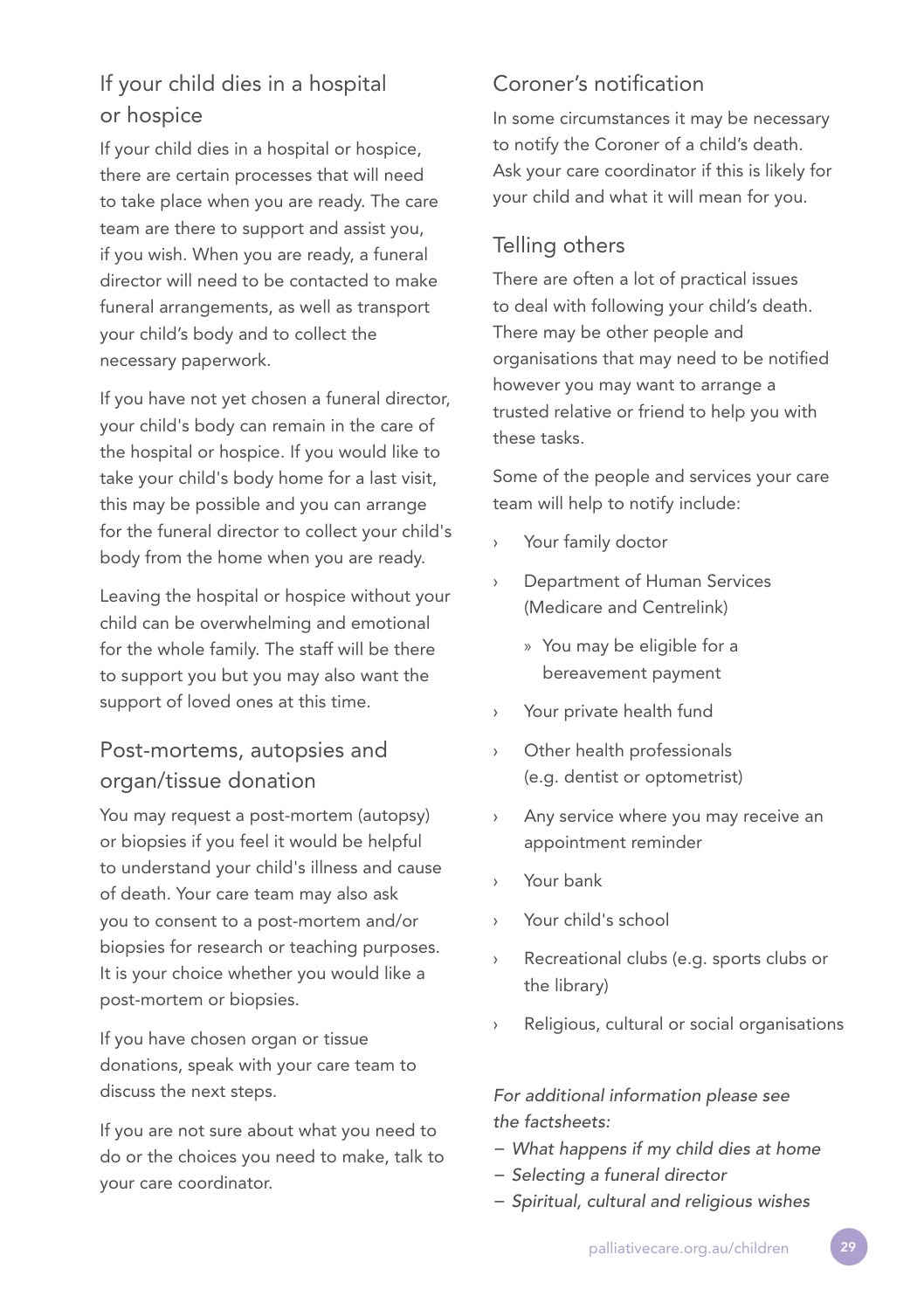# How will I respond?

No one can anticipate how they will feel or react after the death of their child and nobody can prepare you for how you will grieve. Parents and families often report feeling overwhelmed and experience intense and unfamiliar feelings. Initially people may struggle to believe their child has died and many parents report they do not know what they need or what might help. It is important to get rest, eat well and get some exercise, even if you don't feel like it.

While painful, grief is a normal expected process that can include a range of reactions and changes in our emotions, behaviours, spirituality and bodies.

There is no right response to death or right way to grieve. Grieving can last a long time, and for many, may not come to an end. It may help to know that your grief will become less raw over time. You will never forget or stop missing your child, but in time, you become better at living with the loss.

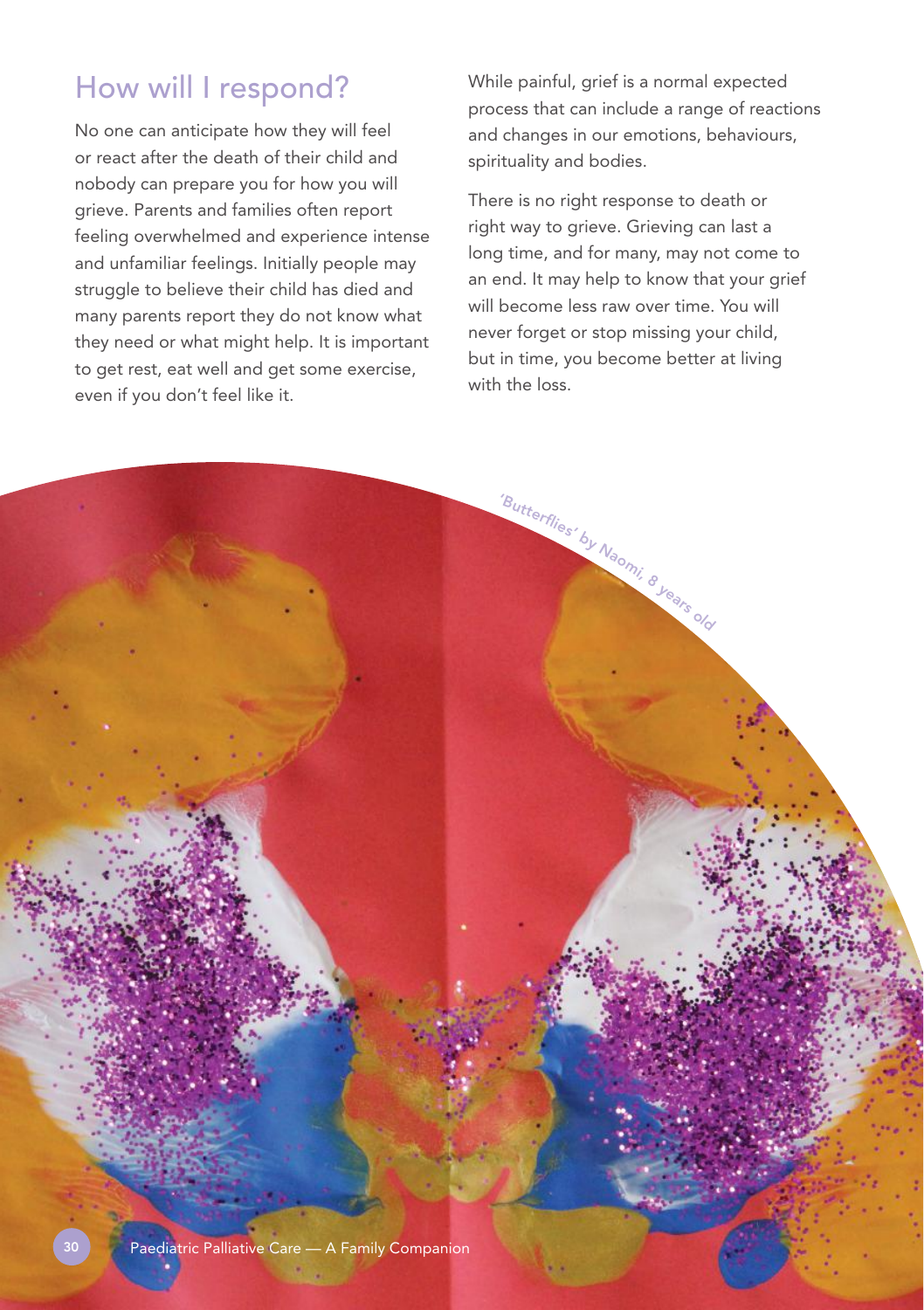## Common reactions to death

Below are some common reactions to death:

| Emotional            | Anger<br>$\,$                                                   | Helplessness<br>$\,$                                                          |
|----------------------|-----------------------------------------------------------------|-------------------------------------------------------------------------------|
|                      | Confusion<br>$\left\langle \right\rangle$                       | Loneliness<br>$\left\langle \right\rangle$                                    |
|                      | Crying<br>>                                                     | Numbness<br>$\,$                                                              |
|                      | Denial<br>$\mathcal{E}$                                         | Panic<br>$\rightarrow$                                                        |
|                      | <b>Distress</b><br>$\mathcal{E}$                                | Relief<br>$\left\langle \right\rangle$                                        |
|                      | Fear<br>$\mathcal{E}$                                           | Shock<br>$\left\langle \right\rangle$                                         |
|                      | Guilt<br>$\mathcal{E}$                                          | <b>Stress</b><br>$\rightarrow$                                                |
| Physical             | Body aches<br>$\,$                                              | Lack of concentration<br>$\rightarrow$                                        |
|                      | Discomfort<br>$\mathcal{E}$                                     | Nausea<br>$\left\langle \right\rangle$                                        |
|                      | <b>Dizziness</b><br>$\mathcal{E}$                               | Shaking<br>$\rightarrow$                                                      |
|                      | Insomnia<br>$\left\langle \right\rangle$                        | Sweating<br>$\,$                                                              |
|                      | Headaches<br>$\mathcal{E}$                                      | <b>Tiredness</b><br>$\rightarrow$                                             |
|                      | Hot or cold flushes<br>$\left( \right)$                         | Trembling<br>$\,$                                                             |
| Social / behavioural | Avoidance of or needing<br>$\left\langle \right\rangle$         | Loss of or extra appetite<br>$\left( \right)$                                 |
|                      | to be with others                                               | Loss of or extra interest in<br>$\mathcal{E}$                                 |
|                      | Don't want to get<br>>                                          | being social                                                                  |
|                      | out of bed                                                      | Loss of or extra interest<br>$\mathbf{r}$                                     |
|                      | Feeling isolated<br>$\left\langle \right\rangle$<br>or detached | in hobbies                                                                    |
| Spiritual            | Feeling a sense<br>$\left\langle \right\rangle$                 | Loss of joyfulness<br>$\,$                                                    |
|                      | of emptiness                                                    | Loss of meaning<br>$\left\langle \right\rangle$                               |
|                      | Feeling out of control<br>$\left( \right)$                      | and purpose                                                                   |
|                      | Loss of direction<br>$\mathcal{E}$                              | Questioning or affirming<br>$\left\langle \right\rangle$<br>religious beliefs |

"How will our J. family cope with our loss and grief?"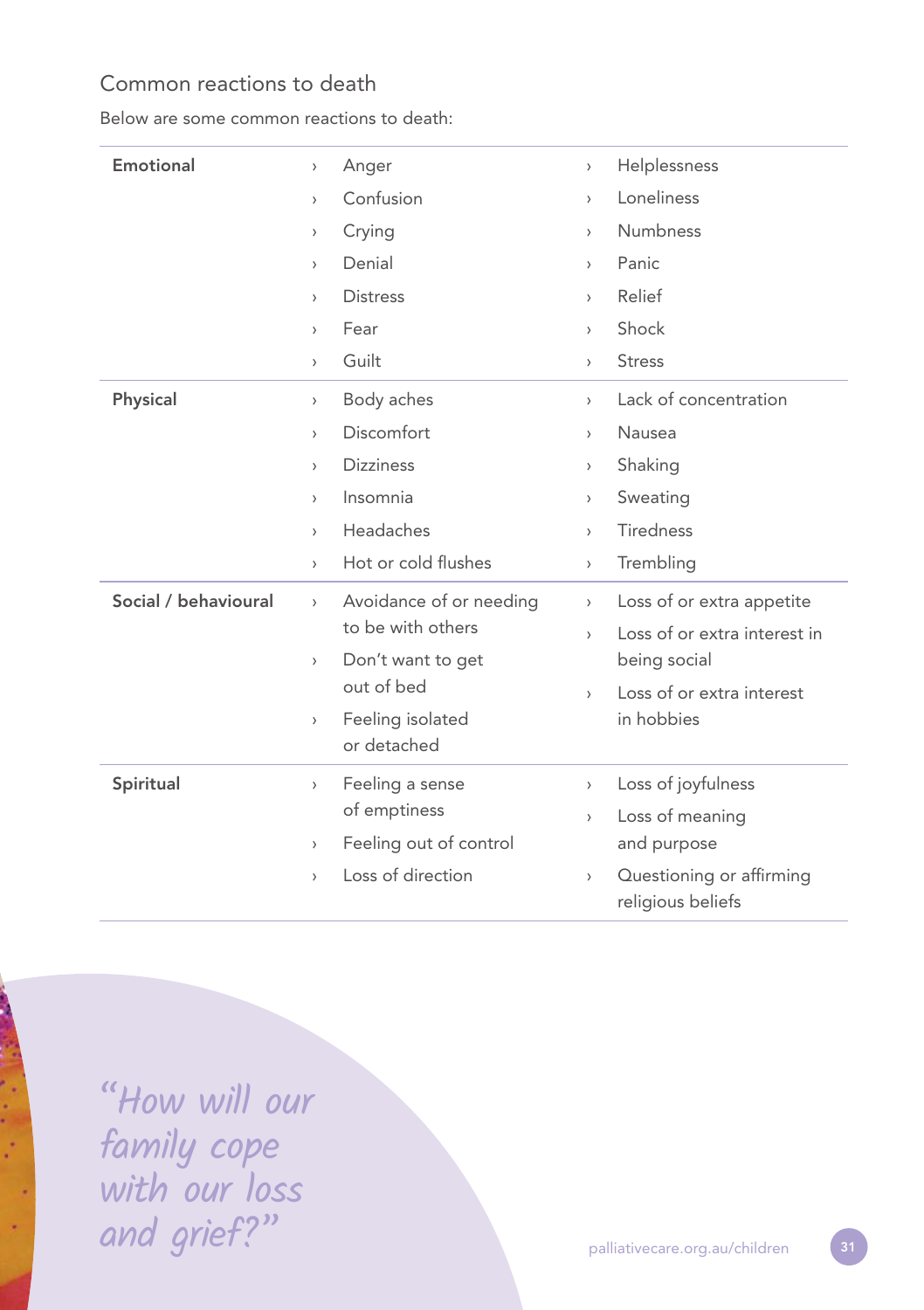## Some things that might help

When you are grieving it is important to look after yourself, this may include:

- › Get as much rest as possible
- Gentle movement or exercise
- › Slow down and give yourself permission to let go of some of your responsibilities
- › Being gentle with yourself and taking time out to do things you like
- › Accepting help
- Keeping a journal or diary
- Give yourself permission to grieve and to be happy
- › Creating a memory book or box for special belongings and photos
- › Giving yourself time to talk and share your feelings
- It can help to prepare ahead for some of the questions people may ask

# How do I get bereavement support?

Bereavement support is help with the process of grieving. Grieving is the expression of loss when someone dear to you dies and may also be experienced beforehand.

There is no 'right' way or time to grieve. Many people find additional support and counselling can be helpful at this time. If you are concerned about yourself or someone you care for, it is advisable to contract a health professional and discuss your concerns.

Everyone in your family will be grieving in their own way and may have less capacity to provide the comfort their family members need. Close friends and family members may be a good source of bereavement support for the whole family. There are also many people, support groups and other resources that can help, including:

- Pastoral care workers
- › Community-based support groups
- › Church-based support groups
- › Hospital or hospice-based support groups
- › Professional counsellors
- Internet-based support groups

"…endless nights of thinking, how are we ever going to get through this?"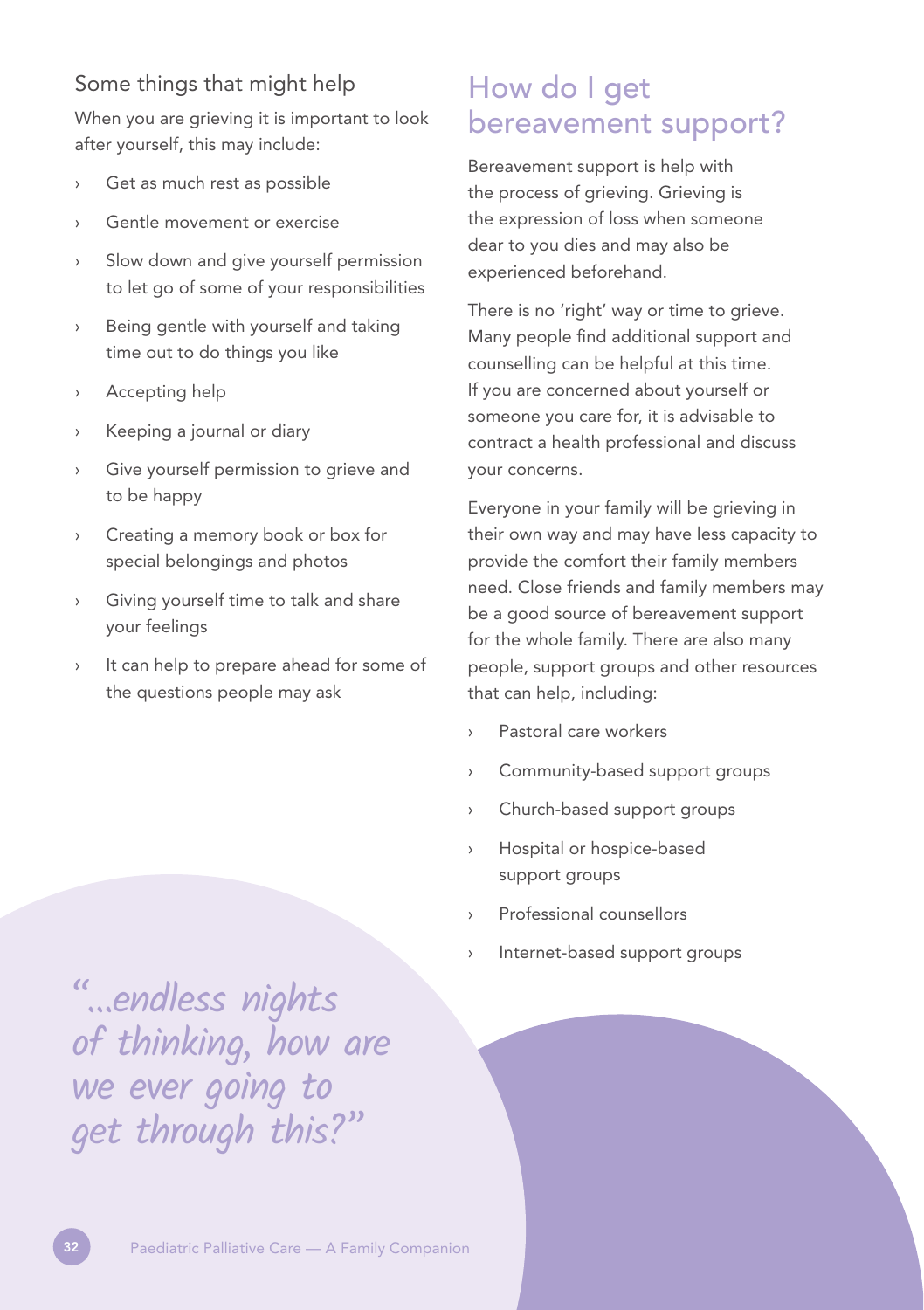# How might my other children respond?

A brother or sister's reaction to the death of their sibling will be unique and is greatly influenced by their age, developmental stage, personality and the family, cultural, religious and spiritual influences in their lives. Children's grief can vary significantly from adults and often will have three main concerns:

- Did I cause the death?
- › Will I die?
- Who will care for me?

Speaking in an open, honest and age appropriate way with children can help them cope better with their loss. Children need time and to feel safe in order to express how they are felling. Be prepared to revisit conversations a number of times, as children need time to process information. Reassure them that grief is normal and it is okay to be upset about what has happened.

*For additional information please see the factsheet: − Siblings and grief*

# How do I readjust to my changed life?

## Making memories and marking occasions

There are no rules about anniversaries, birthdays and special days. What you regard as a special occasion will be unique to you and your family. Whatever you decide, do whatever is helpful and meaningful to you and your family. Grief can be heightened by anniversaries, special occasions or something unexpected however this is normal.

Some suggestions from other families to honour your child's memory include:

- Keep a journal to record your thoughts, feelings and memories with your child
- Write or share the story of your child's life
- Make a photo album
- Create a memory box to put all your special keepsakes in (e.g. toys, clothes, cards and letters)
- Display special artworks around your house
- Compile memories of your child from family and friends
- › Create a special space, corner or garden where you can go to reflect
- › Adopt a star in honour of your child
- › Use your child's clothing to make a memory quilt

Some suggestions from other families to mark special days include:

- Add a special plant to your garden or at your child's gravesite
- Make or buy celebration candles
- Write a poem, song or letter to your child
- Make a special Christmas decoration
- › Browse through a photo album or watch a video of your child
- › Place a message in your local newspaper
- Hold a memorial service
- Visit the gravesite with flowers, balloons or a picnic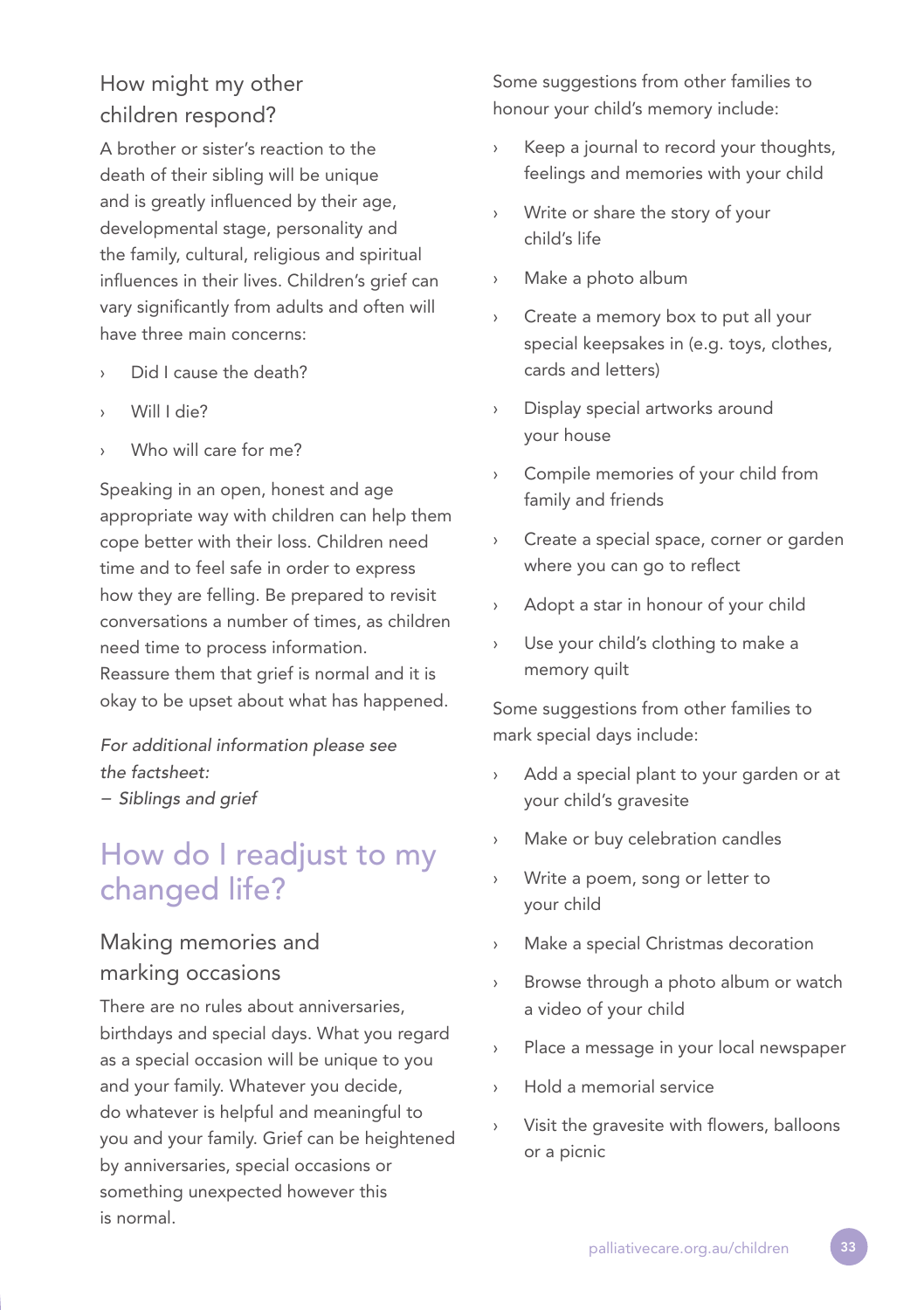"People who love each other are always connected by a very special string made of love. Even though you can't see it with your eyes, you can feel it deep in your heart, and know that you are always connected to the ones you love".

> *— The Invisible String, Patrice Karst*

## Returning to work

It can be difficult to go back to work, but it can also be a healthy escape for you. Have a talk with your work place and decide how, or whether you would like to share your loss with your colleagues. In returning to work, you may wish to consider:

- How many hours a week you would like to work
- › Flexible working hours
- What to do if you're having a bad day and can't be at work
- Whether you are happy for people to speak to you about your child's death
- Options to work from home, if possible
- › Your financial needs

You may like your care team to assist you with these discussions by attending with you or helping you to prepare.

#### Deciding on another baby

It is normal for parents to have doubts and uncertainties about having another baby after their child has died. If you are thinking about having another baby, it may be worth considering the below points:

- It may take time for you and your partner to agree on whether to have another child
- › It is important to discuss your feelings openly and honestly
- › Respect and acknowledge your partner's feelings
- Be prepared to answer any questions your other children have

Many parents also worry that they may pass on a life-limiting illness to their children. If you are concerned about a condition or disease running in your family, speak to your general practitioner about it, who may suggest you consider genetic counselling. Genetic counselling is provided by a number of professionals, including clinical geneticists and genetic counsellors. The genetic counselling team can provide advice and support about your risk of another baby with an inherited condition. They may speak to you about specific tests that you and/or your partner could have to determine if you could pass on a genetic condition to your children.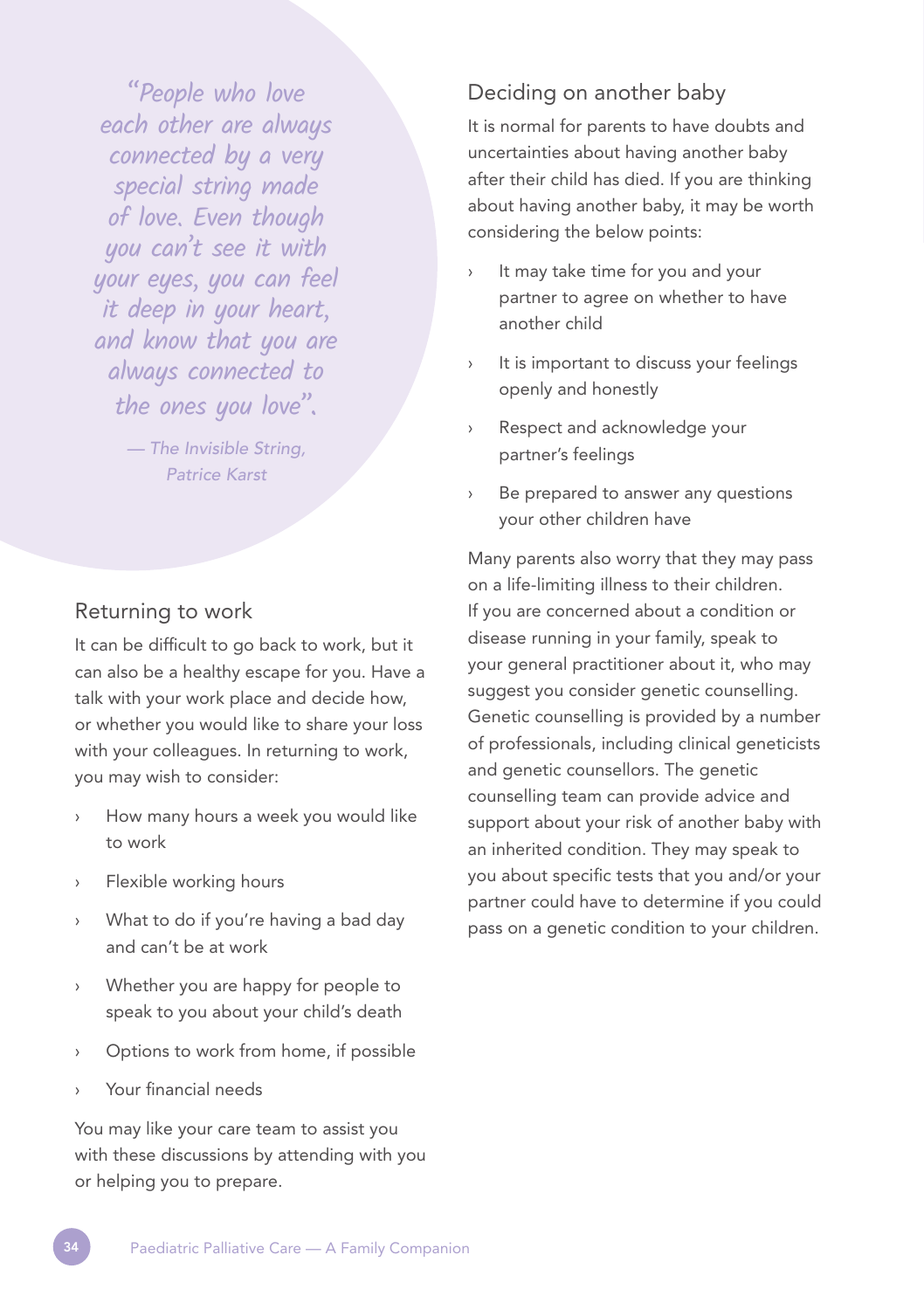# Other organisations and support

# **Parents**

#### Australian Centre for Grief and Bereavement

Australian Centre for Grief and Bereavement provide information including a pamphlet — "After the Loss of a Child. A resource for parents of children in palliative care". grief.org.au

#### beyondblue

beyondblue provides information and support to help everyone's mental health and improve the lives of individuals, families and communities affected by anxiety, depression and suicide. beyondblue.org.au • 1300 224 636

#### The Compassionate Friends

The Compassionate Friends is a world-wide self-help group for parents that have lost a child of any age and through any cause. They offer support and understanding thecompassionatefriends.org.au/contact

#### Griefline

Griefline provides a dedicated grief helpline service providing counselling support services free of charge griefline.org.au • 1300 845 745, 12pm–3am

#### Lifeline

Lifeline provides access to a 24 hour crisis support and suicide prevention for anyone experiencing a personal crisis. lifeline.org.au • 13 11 14

#### National Association for Loss and Grief

National Association for Loss and Grief (NALAG) provides free loss and grief support to those who are grieving, either face to face or via telephone.

nalag.org.au

#### Red kite

Provides information and emotional and financial support to parents and families whose child has cancer.

redkite.org.au

#### Red Nose Grief and Loss

Red Nose Grief and Loss services are available to anyone who has experienced the sudden and unexpected death of their baby or child during pregnancy, birth, infancy and early childhood.

rednosegriefandloss.com.au

#### Relationships Australia

Relationships Australia provides of relationship support services for individuals, families and communities. relationships.org.au • 1300 364 277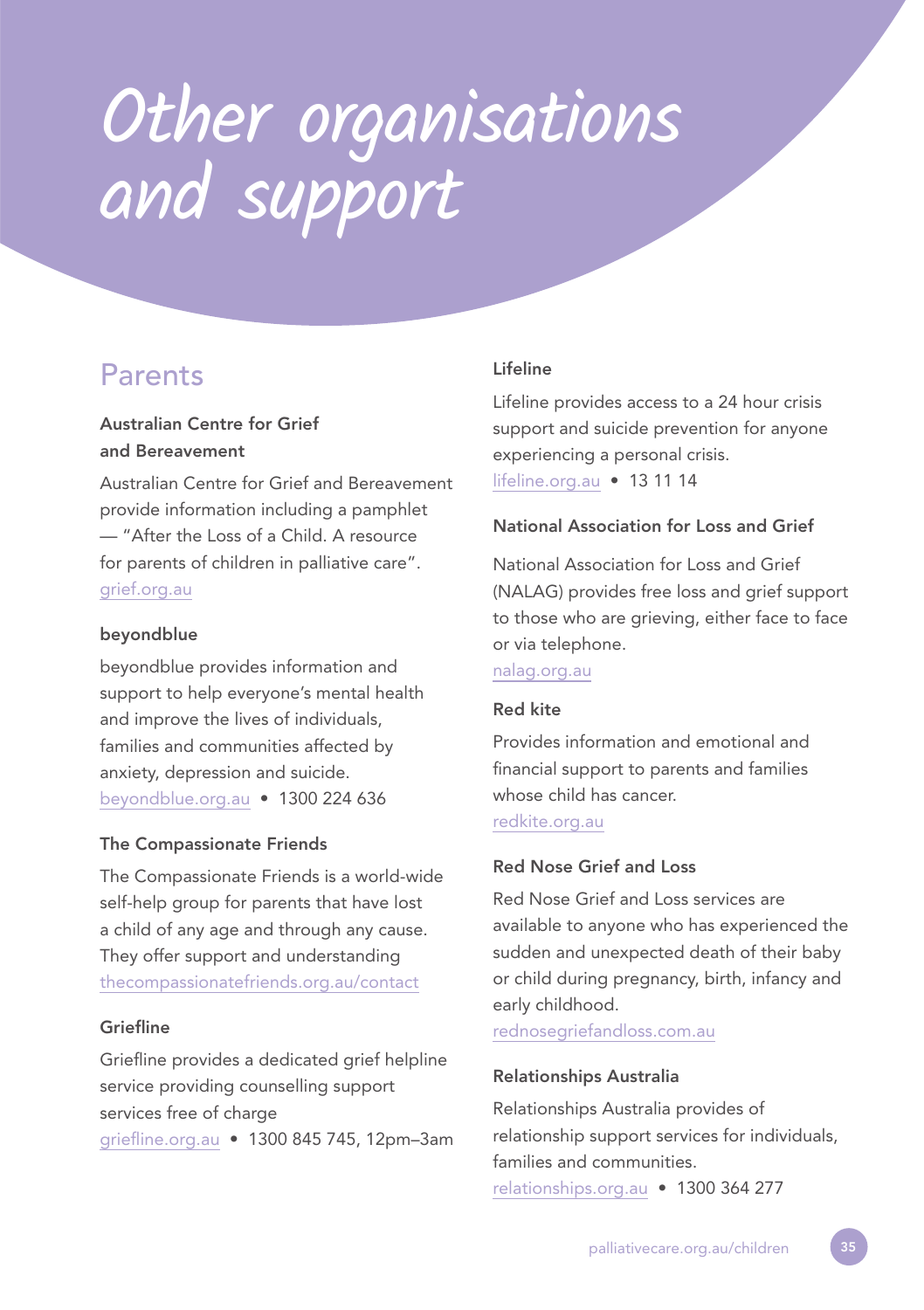# Children

#### Canteen

Support for siblings 12–25 who have a sibling affected by cancer. Provides information, online resources & support. canteen.org.au

#### Headspace

Provides early intervention mental health services for 12–25 year olds. headspace.org.au

#### Kids Helpline

Kids Helpline provide free, private and confidential 24/7 phone and online counselling service for young people aged 5 to 25.

kidshelpline.com.au • 1800 551 800

#### Siblings Australia

Siblings Australia is a national organisation committed to providing support for brothers and sisters of people with special needs; including disability, chronic illness and mental health issues. They provide workshops, print and web-based resources and networking opportunities for families and providers across Australia and overseas. siblingsaustralia.org.au

'S<sup>u</sup>pe<sup>r</sup>her<sup>o</sup> <sup>S</sup>ib<sup>l</sup>ings'

by Alex, 9 years old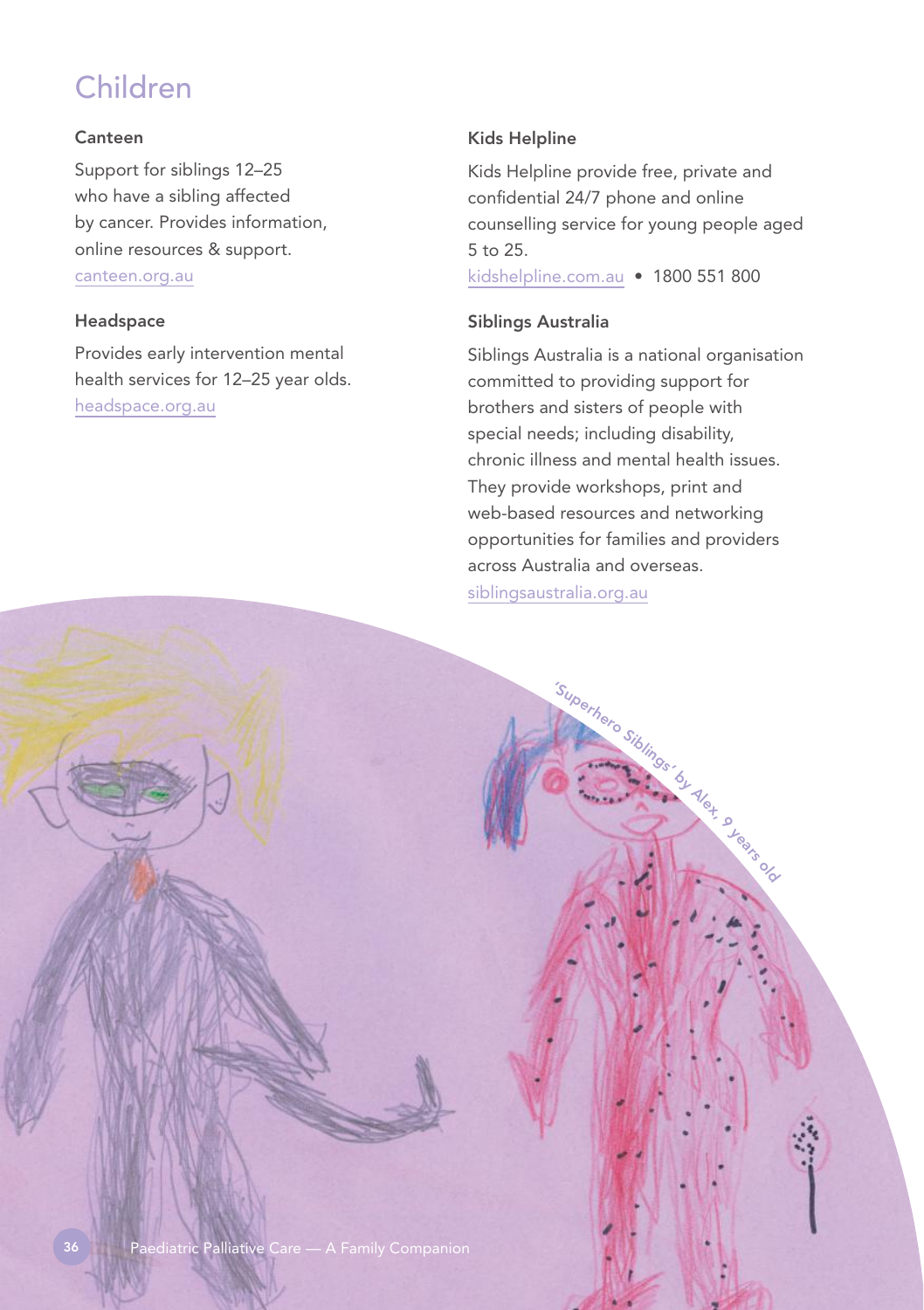#### About this resource

Palliative Care Australia has collaborated with Paediatric Palliative Care Australia and New Zealand and the families they have cared for to develop resources to support the parents, children and families who come into contact with palliative care. Our aim is provide practical information about paediatric palliative care so people have some information to assist them to think about what may lie ahead following the news that their child has a life-limiting illness.

The artwork used throughout this resource, and on the website (palliativecare.org.au/ children) were created by children involved with the paediatric palliative care teams around Australia. Palliative Care Australia would like to thank all of the children, their families and the art therapists for their contributions. All of the artwork that was received as part of this project is available to be viewed on the gallery page on the website.

If you have any thoughts or feedback about this resource please contact Palliative Care Australia either via the feedback page on the website or via email at pcainc@palliativecare.org.au.